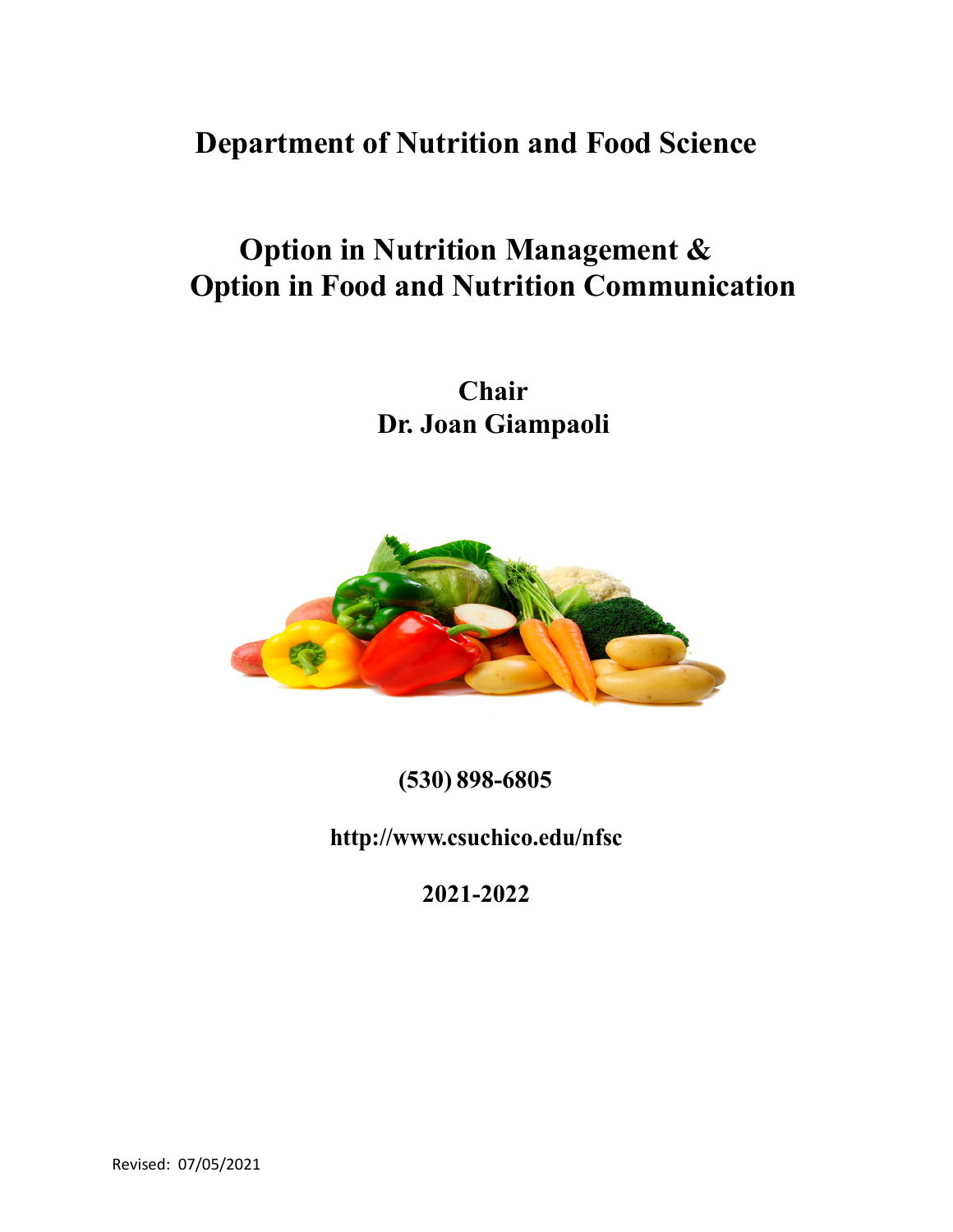#### **Welcome to the Department of Nutrition and Food Science!**

We are pleased that you have decided to study Nutrition and Food Sciences (NFSC) at California State University, Chico.

This handbook is for Nutrition and Food Sciences majors who have selected either the option in Nutrition Management or the option in Food and Nutrition Communication.

The options in Nutrition Management and Food and Nutrition Communication:

- Are NOT intended for students who wish to become Registered Dietitian Nutritionists (RDN)
- These options Do NOT meet all the competencies required by the Academy of Nutrition and Dietetics (AND).
- If you are interested in becoming a Registered Dietitian Nutritionist (RDN), you should meet with an advisor and consider applying to our Option in Dietetics.

This handbook provides:

- Coursework planning for the options in Nutrition Management and Food and Nutrition Communication
- General information about the Department of Nutrition and Food Science such as:
	- Mission Statement and Goals
	- How to declare the major and a specific Option
	- How to find out which NFSC faculty member is your advisor
	- Information about university policies and procedures that provide guidance in your academic career at CSU, Chico
	- A section that addresses frequently asked questions (FAQ's)

This handbook is not intended to replace regular appointments with your advisor. Rather, it is meant to be a ready source of information for your use. Keep it handy. You will find that it answers a lot of your questions.

References to the University Catalog in this handbook are in the 2021-2022 Catalog. See website:

[\(http://catalog.csuchico.edu/viewer/home\)](http://catalog.csuchico.edu/viewer/home). However, if you enrolled the NFSC major prior to 2018 you may use an earlier catalog to guide you in your course of study. Your right to select an earlier edition of the catalog is described a[t http://catalog.csuchico.edu/viewer/18/BACHELORREQS.html.](http://catalog.csuchico.edu/viewer/18/BACHELORREQS.html)

You can find a copy of this NFSC Handbook along with a variety of additional information available on the NFSC home page website: [\(http://www.csuchico.edu/nfsc\)](http://www.csuchico.edu/nfsc).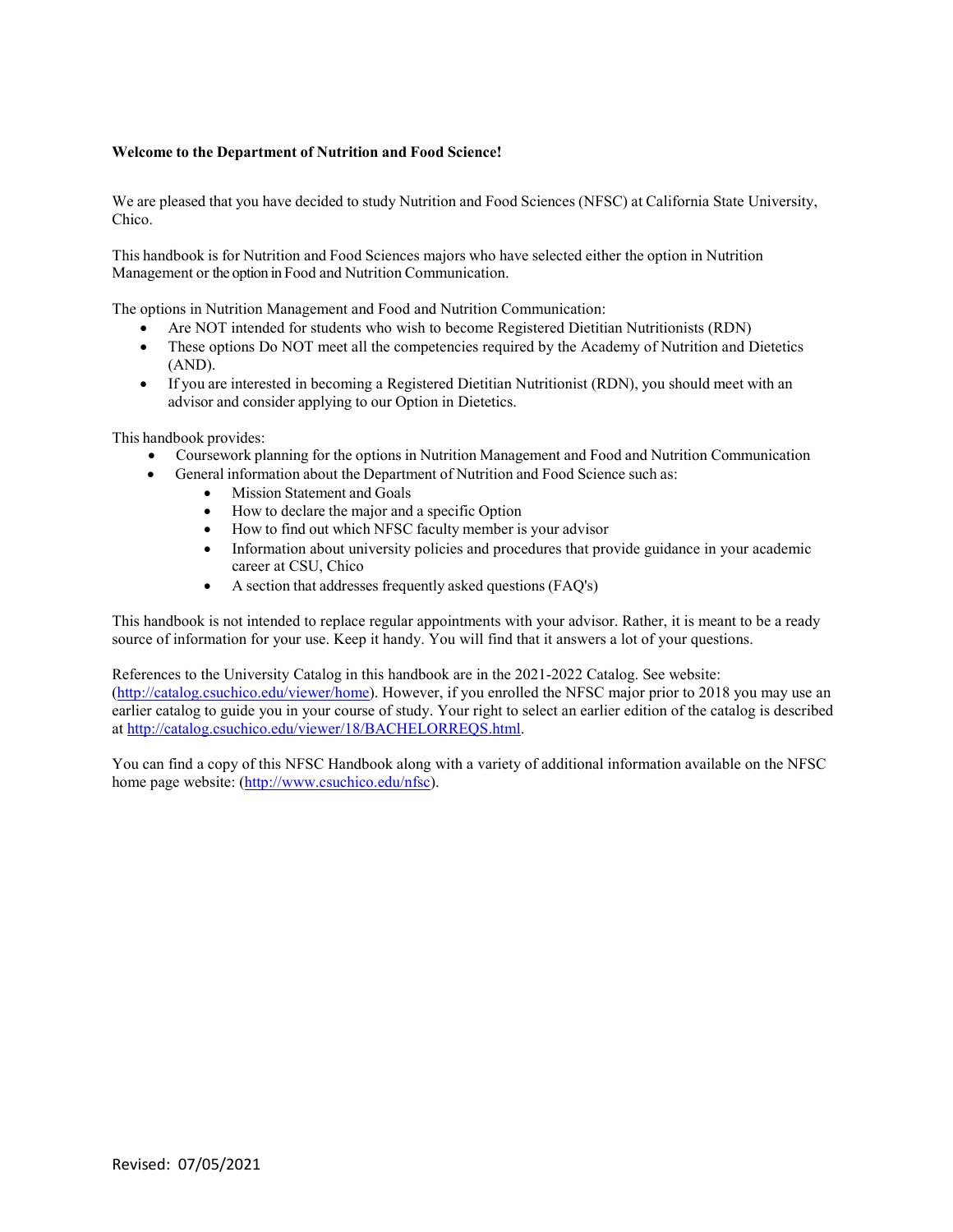#### **Table of Contents**

#### **Part 1**

| Part <sub>2</sub> |
|-------------------|
|                   |
| <b>Appendices</b> |
| Appendix A        |

Appendix B Links to Codes of Ethics ………………………………………………………………….....23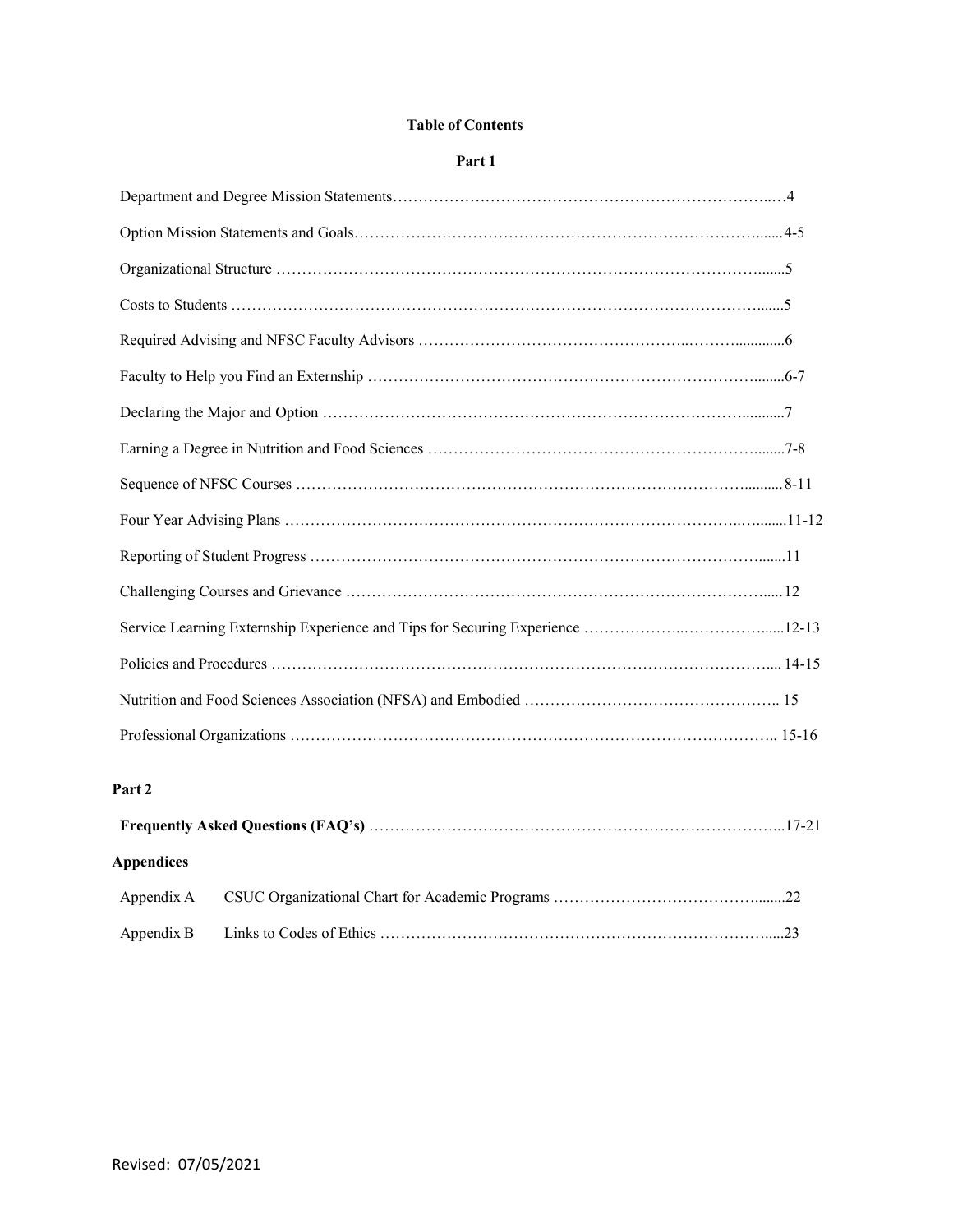#### **Part 1**

#### **I. Department and Degree Mission Statements**

The mission of the Department of Nutrition and Food Science at California State University, Chico is to provide students with a broad educational background in the science of food and nutrition and foodservice management. Non-major students will gain an understanding of the role food plays in disease prevention and promotion of health. The BS and MS degrees offered by the department will prepare students to apply their knowledge and skills to become competent and productive nutrition, food science, and nutrition management professionals.

#### **BS in Nutrition and Food Sciences Program Mission**

The mission of the BS program in Nutrition and Food Science is to educate students in the areas of food science, nutrition, and foodservice management. The BS degree will prepare students to apply their knowledge and skills for careers that require a Registered Dietitian Nutritionist (RDN) credential, other nutrition-related careers, and careers in Nutrition Management. Courses in the option in General Dietetics meet the requirements of the Academy of Nutrition and Dietetics (AND) for an accredited Didactic Program in Dietetics (DPD). Website: <https://www.eatrightpro.org/acend>

#### **II. Option Mission Statements and Goals Nutrition Management Program Mission**

The Mission of the Nutrition Management Program is to:

- Provide a broad educational background to develop competent and productive students that can apply their knowledge and decision-making skills for careers in nutrition management in schools, healthcare, and commercial operations while using resources in a sustainable manner.
- **Prepare students to serve culturally diverse clientele and work with culturally diverse employees by** engaging students in pre-professional foodservice related experiences.

#### **Nutrition Management Program Goals:**

Goal 1: Provide nutrition management pre-professional, practical training opportunities that benefit the students.

- o Outcome 1: At least 90% of students will complete a nutrition management-related practicum or externship experience.
- o Outcome 2: At least 70% of students will report on their exit survey that they participated in a pre-professional organization (i.e. NFSA, IFT, NACUFS, Association of Nutrition & Foodservice Professionals, National Restaurant Association, California School Nutrition Association)

Goal 2: Graduate diverse, competent, entry-level professionals who obtain employment in nutrition management or related fields.

- o Outcome 1: At least 30% of the BS/DPD students will identify with a race/ethnicity or gender that is often underrepresented in the field of nutrition and dietetics.
- $\circ$  Outcome 2: Over a five-year period, 70% of nutrition management graduates report that they are employed in nutrition management or related field

#### *Assessment of program indicators\**

- o Over the last 5 years, 91% of students in the options in food and nutrition communication (FNC) and nutrition management (NM) completed a nutrition-related practicum or externship experience that servers the Northern California community.
- o Over the last 5 years, 81% of students in the options in FNC and NM reported participating in a pre-professional organization.
- o Over the last 5 years, 42% of students that graduated in the options in FNC or NM identified as ethnic/race or gender minorities.
- o Alumni data for 2011-2015, indicate that of the 31 graduates in the option in NM, 68% obtained employment in nutrition or related field (40% work as foodservice directors or in foodservice, 9% work as food scientists or for the food industry, 19% work in healthcare); 13% in other positions; and 19% unknown.

\*Data are from 2012-2017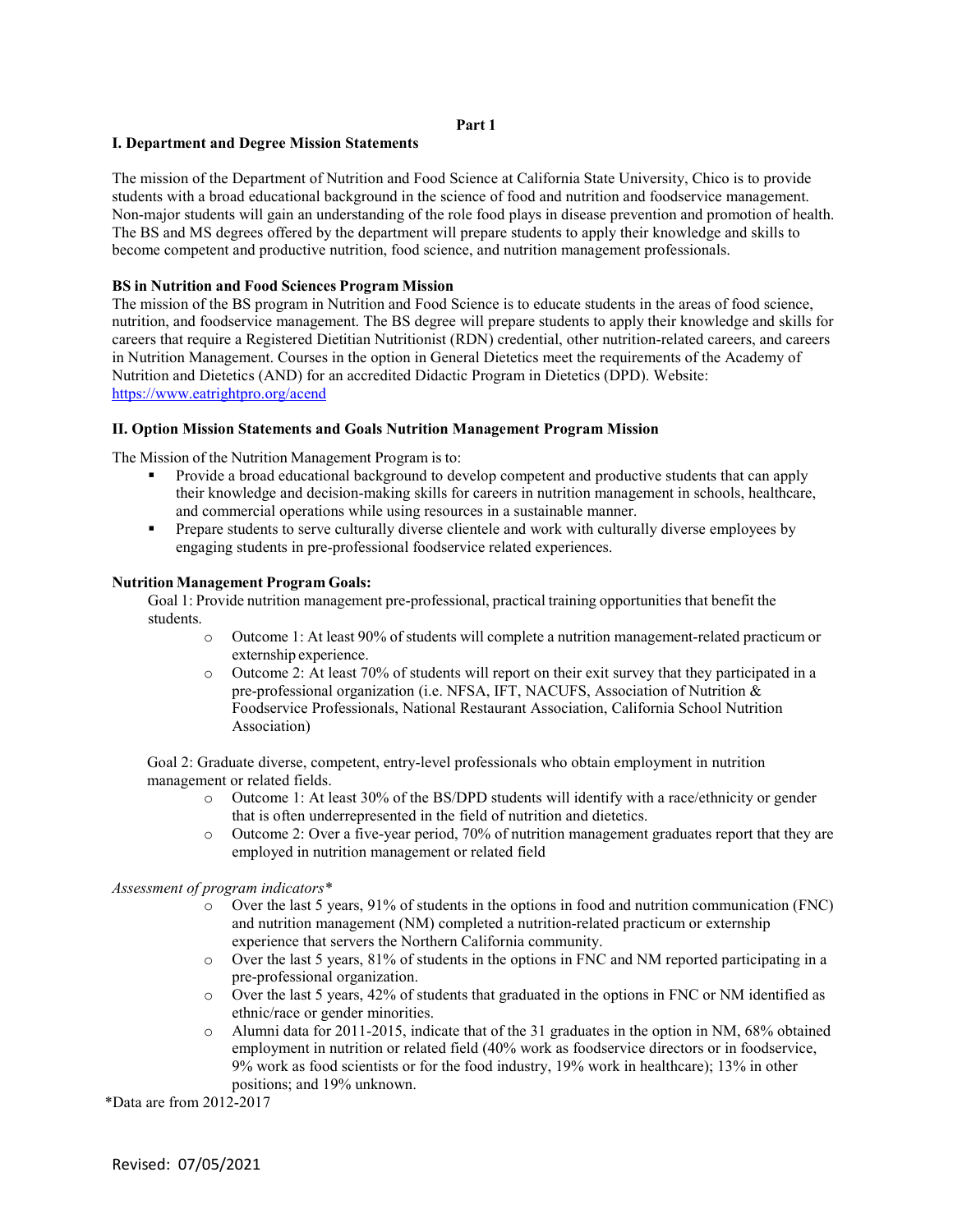The Mission of the Food and Nutrition Communication Program is to:

- $\circ$  Provide a broad educational background to develop competent and productive students that can apply their knowledge and communication skills for careers as nutrition educators or other nutrition-related careers.
- o Prepare students to work with culturally diverse populations by engaging students in pre- professional food and nutrition communication related experiences that serve Northern California.

#### **Food and Nutrition Communication Program Goals:**

Goal 1: Provide pre-professional, practical training opportunities that benefit the students while serving the diverse Northern California community

- o Outcome 1: At least 90% of students will complete a food and nutrition communication-related practicum or externship experience that serves the Northern California community prior to program completion.
- o Outcome 2: At least 70% of students will report on their exit survey that they participated in a preprofessional organization (i.e. NFSA, Embodied, CHC, SNEB, National WIC Association, American Public Health Association, American College of Sports Medicine, International Society of Sports Nutrition).

Goal 2: Graduate diverse, competent, entry-level practitioners who obtain employment in nutrition education or other food and nutrition communication related fields.

- o Outcome 1: At least 30% of the BS/DPD students will identify with a race/ethnicity or gender that is often underrepresented in the field of nutrition and dietetics.
- o Outcome 2: Over a five-year period, 60% of food and nutrition communication graduates report that they are employed in nutrition education or food and nutrition communication related field.

#### *Assessment of program indicators\**

- $\circ$  Over the last 5 years, 91% of students in the options in food and nutrition communication (FNC) and nutrition management (NM) completed a nutrition-related practicum or externship experience that servers the Northern California community.
- o Over the last 5 years, 81% of students in the options in FNC and NM reported participating in a pre-professional organization.
- o Over the last 5 years, 42% of students that graduated in the options in FNC or NM identified as ethnic/race or gender minorities.
- $\circ$  Alumni data for 2011-2015, indicate that of the 86 graduates in the option in FNC, 60% work in nutrition or a related field (47% work as nutrition educators or other health-related positions (e.g., WIC, diet aide, RN, wellness or fitness industry), 13% work for the food industry or in foodservice); 20% in other positions and 20% unknown.

\*Data are from 2012-2017

#### **III. Organizational Structure**

The Department of NFSC is part of the College of Natural Sciences. See Appendix A for a more detailed description of how the Department fits into a CSUC organizational chart.

#### **IV. Costs to Students**

A description of fees charged by CSU, Chico is outlined in the 2018-2019 University Catalog and may be found at [http://www.csuchico.edu/sfin/fees-tuition/reg-fees/index.shtml a](http://www.csuchico.edu/sfin/fees-tuition/reg-fees/index.shtml)nd other estimated costs. Costs for travel and housing vary. Student housing close to campus is readily available and ranges from \$350 - \$900 per month. Cost for books and supplies vary depending on whether books are purchased new or used. Cost for all new books and supplies for a year may be approximately \$1,918. Additional charges may be accessed on a class-by-class basis for such items as breakage fees. You may need to purchase a laboratory coat (\$35). You may want to consider joining a professional organization. Membership costs vary. Please see pages 17-18 for a complete listing of professional organizations.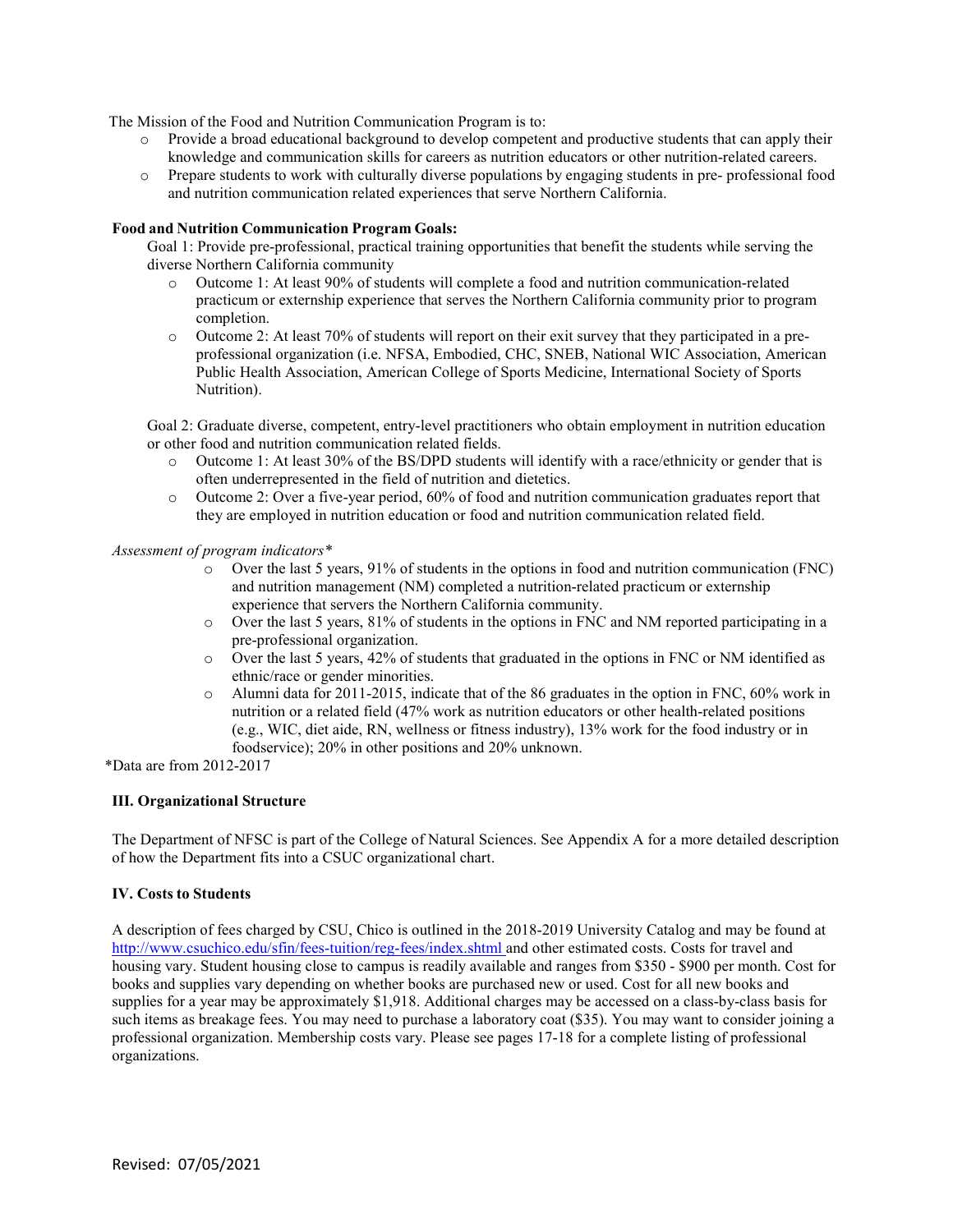#### **V. Required Advising and Faculty Advisors**

Advising is required for all majors prior to their registration for classes each semester. Your advisor can help develop a semester-by-semester programmatic schedule that will enable you to take courses in the proper sequence and graduate in the least amount of time. Your advisor will assist you in making the most of your background and academic preparation and your unique skills, needs, and plans.

During advising sessions, your advisor will provide you with information about scholarships, professional organizations, externship opportunities and job availability. In addition, your advisor will assist you in planning for future career endeavors, identifying and marketing strengths, recognizing pre-professional and professional expectations, and nurturing professional growth and development.

Advising is an integral part of the successful completion of the NFSC course of study. Undergraduate students are assigned to faculty advisors according to career interest as follows:

Information about office hours held by faculty members may be obtained by phoning their office or the NFSC Department office (530-898-6805). A listing of faculty schedules, including office hours, is posted outside of their offices, as well as on the bulletin board inside of the Department office (Holt 369).

| <b>Option for Career Interest</b>                                                                                     | <b>Advisor</b>       | <b>Office</b>   | <b>Extension</b> |
|-----------------------------------------------------------------------------------------------------------------------|----------------------|-----------------|------------------|
| New to Major/not certain                                                                                              | Dr. Julie Holland    | <b>Holt 322</b> | X 6567           |
| Food and Nutrition Communication for careers in<br>Nutrition & Lactation Education & Sports Nutrition                 | Dr. Julie Holland    | <b>Holt 322</b> | X 6567           |
| Food and Nutrition Communication for careers in<br>Food & Agriculture, Marketing, Sustainability, or<br>Media/Writing | Dr. Maria Giovanni   | <b>Holt 336</b> | X 4023           |
| Food and Nutrition Communication for careers in<br>Public Health, International Nutrition                             | Dr. Seth Klobodu     | Holt<br>332     | X 6163           |
| Nutrition Management, Minor in Foodservice<br>Admin                                                                   | Dr. Joan Giampaoli   | Holt 326        | X 6410           |
| Pre-Dietetics A-H; Food and Nutrition<br>Communication for Careers in Nursing, Minors in<br><b>Nutrition</b>          | Dr. Kathryn Silliman | Holt 369        | X 6245           |
| Pre-Dietetics I-R                                                                                                     | Ms. Lauren McNamara  | <b>Holt 328</b> | X 6264           |
| Pre-Dietetics S-Z                                                                                                     | Dr. Joan Giampaoli   | <b>Holt 369</b> | X 6410           |
| Dietetics                                                                                                             | Dr. Lauren Houslev   | <b>Holt 314</b> | X 64762          |

| <b>Related Programs</b>               | <b>Advisors</b>      |
|---------------------------------------|----------------------|
| Minor in Foodservice Administration   | Dr. Joan Giampaoli   |
| Minor in Nutrition                    | Dr. Kathryn Silliman |
| Nutritional Science Graduate Students | Dr. Keiko Goto       |
| Minor in Food Science                 | Dr. Maria Giovanni   |

Information about office hours held by faculty members may be obtained by phoning their office or the NFSC Department office (530-898-6805). A listing of faculty schedules, including office hours, is located on the door of faculty offices, as well as on the bulletin board inside of the Department office (Holt 369).

#### **VI. Faculty to help you find an externship placement (NFSC 489/489C)**

If you are in the option in **Nutrition Management**, you have three options:

- 1. Contact Dr. Joan Giampaoli if you are interested in School (K-12) or Health Care Nutrition Management: Holt Hall 369 x6805 [jgiampaoli@csuchico.edu](mailto:jgiampaoli@csuchico.edu)
- 2. Contact Kristen Gruneisen if you are interested in Nutrition Program Management with the Center for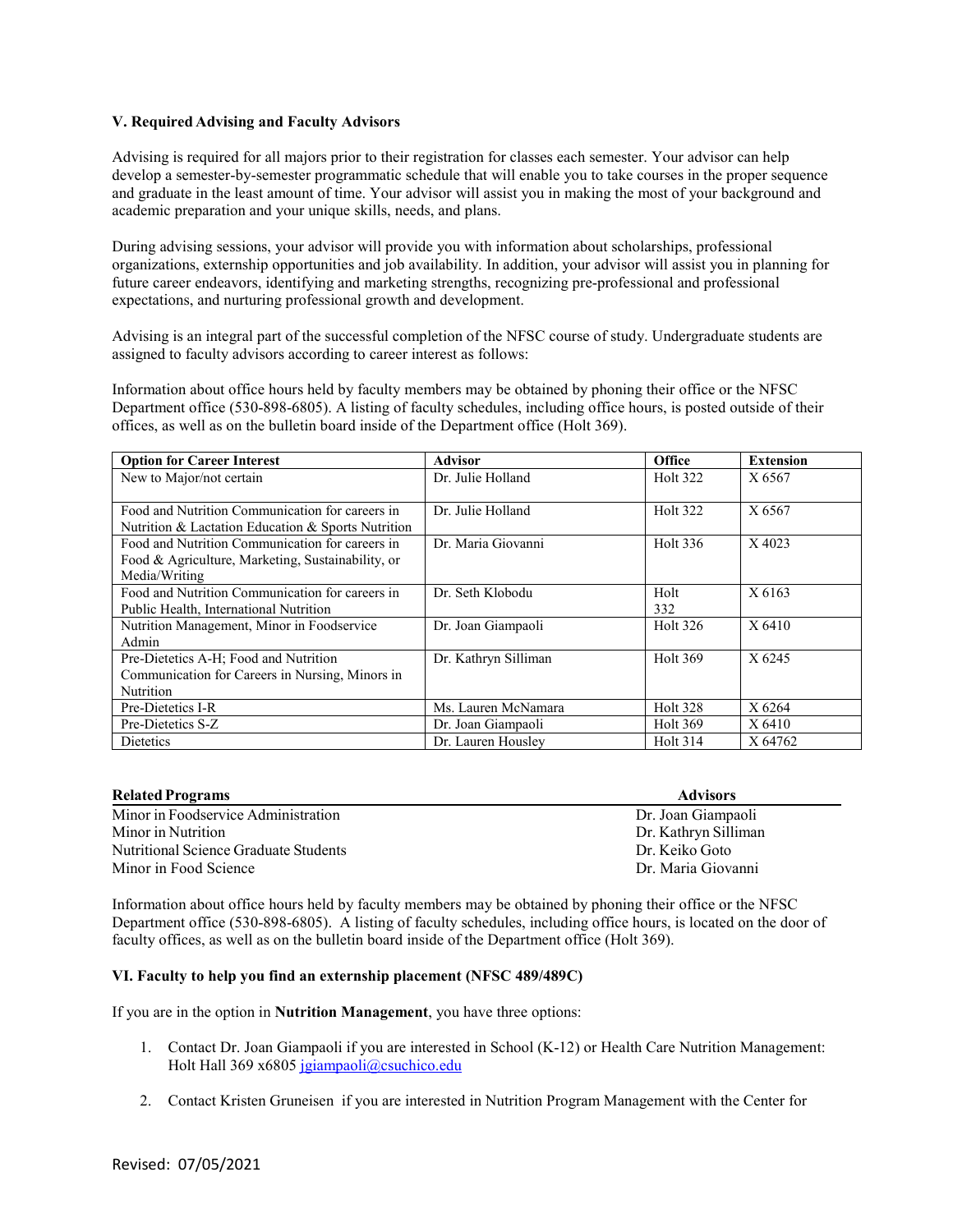Healthy Communities (CHC) or Food Safety: Main 25 x 6476 or [kgruneisen@csuchico.edu](mailto:kgruneisen@csuchico.edu)

3. Contact Dr. Maria Giovanni if you are interested in Food Science: Holt 336 x4023 [mgiovanni@csuchico.edu](mailto:mgiovanni@csuchico.edu)

If you are in the option in **Food and Nutrition Communication**, you must complete NFSC 489/489C units in your chosen Area of Study.

If your Area of Study is **Lifecycle Nutrition**, you have three options:

- 1. Contact the Center for Healthy Communities. There are many choices for types of experience you may apply for; including administration and technology, public relations and media, food security and CalFresh Outreach, senior meals, local food system promotion, community and school-based nutrition education, community and school based physical activity promotion, and community health and policy. Please see the following link for complete information: https://www.csuchico.edu/chc/internship-resources/index.shtml. NOTE: Applications are required and due weeks before the start of the semester you hope to gain experience.
- 2. Contact Dr. Julie Holland if you are interested in preschool and K-6 child nutrition: Holt 322 x6567 [jmholland@csuchico.edu](mailto:jmholland@csuchico.edu)
- 3. Contact Maria Giovanni Holt 336 x4023 [mgiovanni@csuchico.edu](mailto:mgiovanni@csuchico.edu) if you are interested in senior nutrition

If your Area of Study is **Media**:

1. Contact Dr. Maria Giovanni: Holt 336 x4023 [mgiovanni@csuchico.edu](mailto:mgiovanni@csuchico.edu)

If your Area of Study is **Sports Nutrition**:

1. Contact Angela Alger: Holt 349 x3061 aalge[r@csuchico.edu](mailto:@csuchico.edu)

#### **VII. Declaring the Major and Option**

The department offers a BS degree with three options; Dietetics, Food and Nutrition Communication, Nutrition Management and a MS degree in Nutritional Science. This handbook is designed for those in the Food and Nutrition Communication and Nutrition Management options. Please see <https://www.csuchico.edu/nfsc/programs/undergraduate/index.shtml> for the BS degree and <https://www.csuchico.edu/nfsc/programs/graduate/index.shtml> for the MS degree.

The major in Nutrition and Food Sciences (NFSC) may be declared by the completion of a university-required change of program form that students obtain from the CSUC's Academic Advising Program's website: [https://www.csuchico.edu/sro/forms/plan-change.shtml.](https://www.csuchico.edu/sro/forms/plan-change.shtml) You must select the option in Nutrition Management or Food and Nutrition Communication. This form requires your advisor's signature and the department chair's signature. Please see the list of advisors above.

#### **VIII. Earning a Degree in Nutrition and Food Sciences**

To receive a degree in Nutrition and Food Sciences, you must complete all the university's mandated requirements such as General Education, American Institutions, and US Diversity course requirements. These are listed in detail in the University Catalog available at: [\(http://catalog.csuchico.edu/viewer/home\)](http://catalog.csuchico.edu/viewer/home)..For your convenience here is a link to the general education planning sheet [https://www.csuchico.edu/aap/general-education.shtml.](https://www.csuchico.edu/aap/general-education.shtml) One GE Planning Sheet is for students who have enrolled at CSU, Chico Spring 2021 or earlier. The other is for students who have enrolled Fall 2021 and beyond. In addition, you must complete the Core Requirements for the BS in NFSC and courses listed for one of the three options listed in the Catalog at: [https://catalog.csuchico.edu/viewer/NFSC/NUFSNONEUN.html.](https://catalog.csuchico.edu/viewer/NFSC/NUFSNONEUN.html)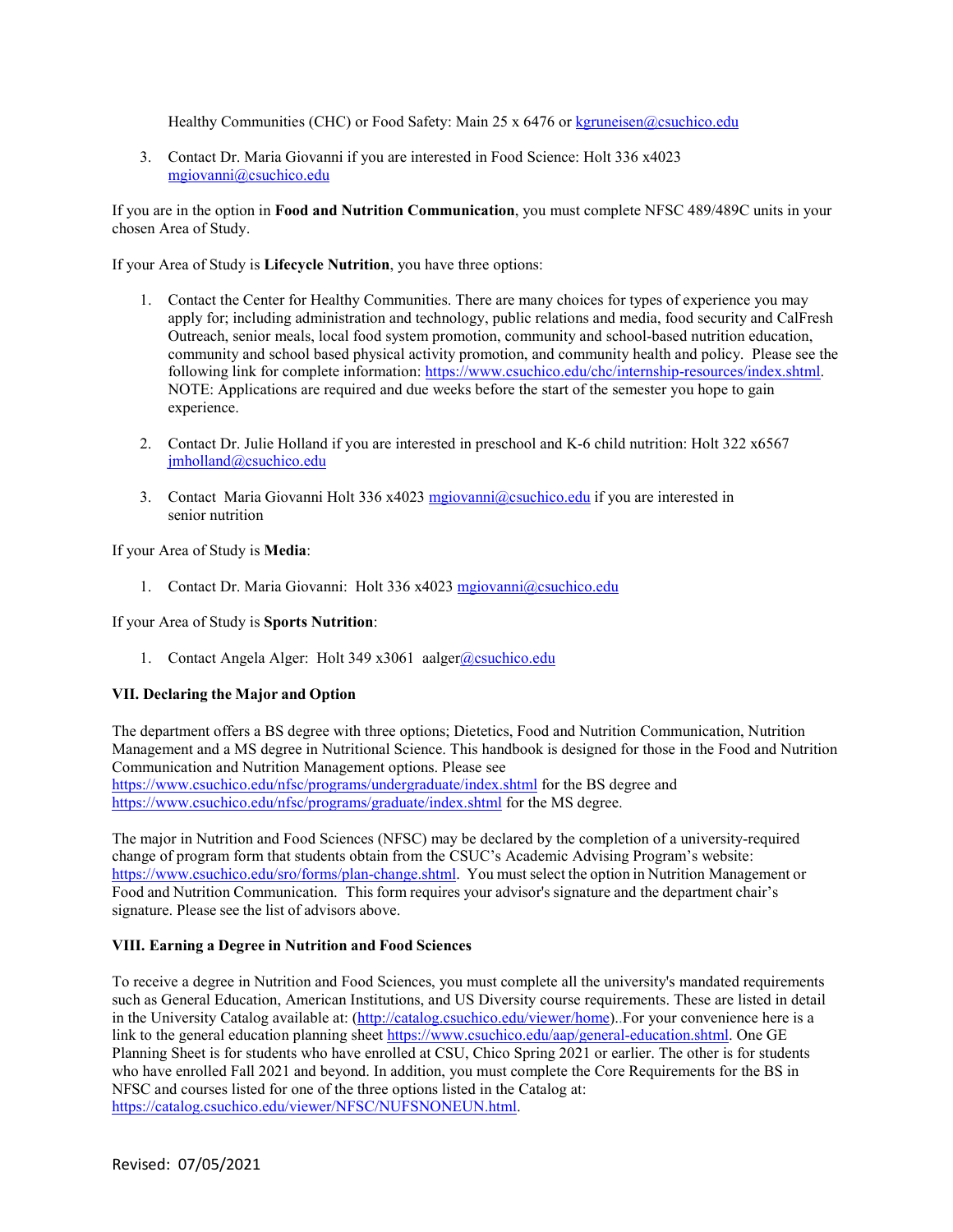The **Option in Food and Nutrition Communication** is designed to prepare students for a variety of entry level education and communication-related jobs where an expertise in food and nutrition is required. The population served would be all healthy Americans from infants to seniors. Students graduating with this degree will acquire the necessary skills to communicate science-based food and nutrition information to these populations in order to improve their health and prevent nutrition-related chronic diseases.

The **Option in Nutrition Management** is designed for individuals who wish to become managers in the foodservice sector. NFSC alumni who have completed this option are successfully employed as foodservice administrators in a wide variety of facilities including healthcare facilities, nursing and residential care facilities for the elderly, and K-12 school foodservice.

Granting of the Degree

Students earn a Bachelor of Science degree in Nutrition and Food Sciences upon successful completion of the following requirements:

- 1. General education program including American Institutions and Diversity courses (48 units)
- 2. BS in NFSC Core Requirements (40 units)
- 3. Option in either Nutrition Management (30 units) or Food and Nutrition Communication (29-30 units)
- 4. Accumulation of 120 units, 40 of which must be upper division units
- 5. Grade point average of at least 2.0 in both the major and the overall coursework

#### **IX. Sequence of NFSC Courses**

Many NFSC courses have prerequisites. It is important that any prerequisites be completed prior to enrolling in a course. Following is a graphic illustrating the sequence in which courses should be completed for each grouping of courses in the Option in Food and Nutrition Communication and the Option in Nutrition Management. Biology and chemistry prerequisites are shown below their corresponding NFSC courses. The current schedule of courses is available on line at: [\(http://www.csuchico.edu/schedule\)](http://www.csuchico.edu/schedule).

# **Food Courses Series for Both Options**

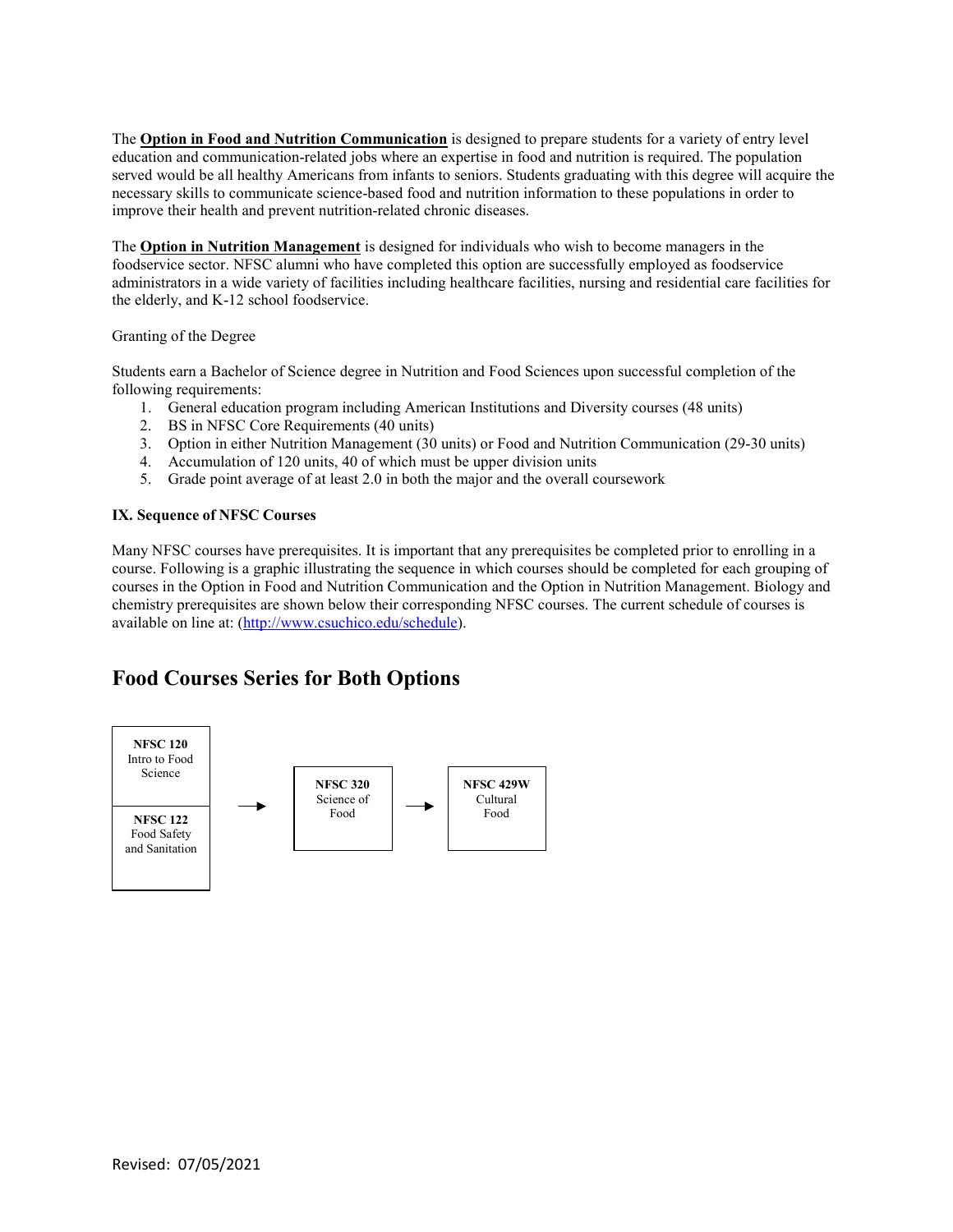# **Additional Courses in Option in Nutrition Management**

# **Foodservice Administration/Nutrition Management Series**



 *NFSC 230*

Financial Accounting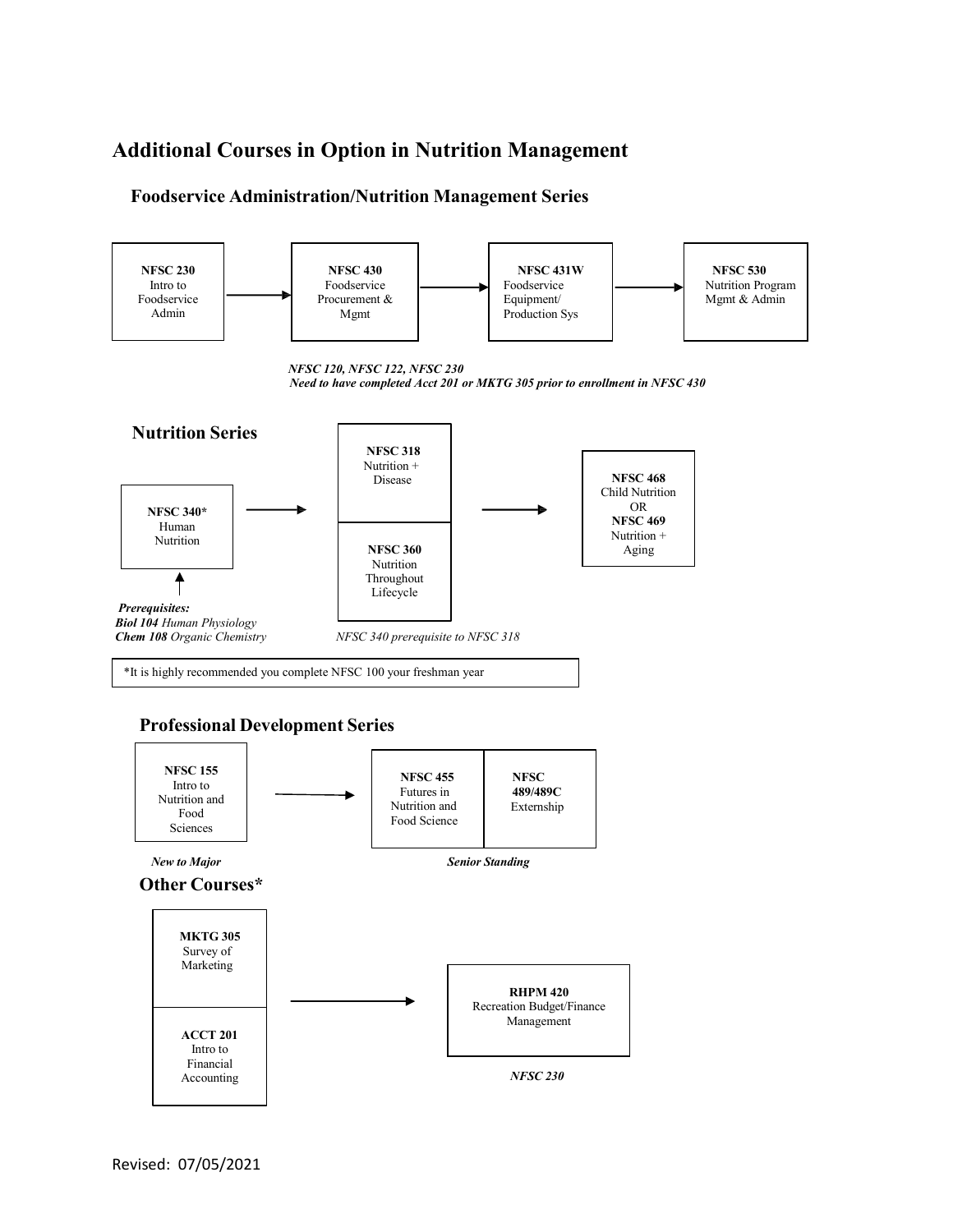\*1 additional course in area of interest. See Nutrition Management advisor.

# **Additional Courses in Option in Food and Nutrition Communication**

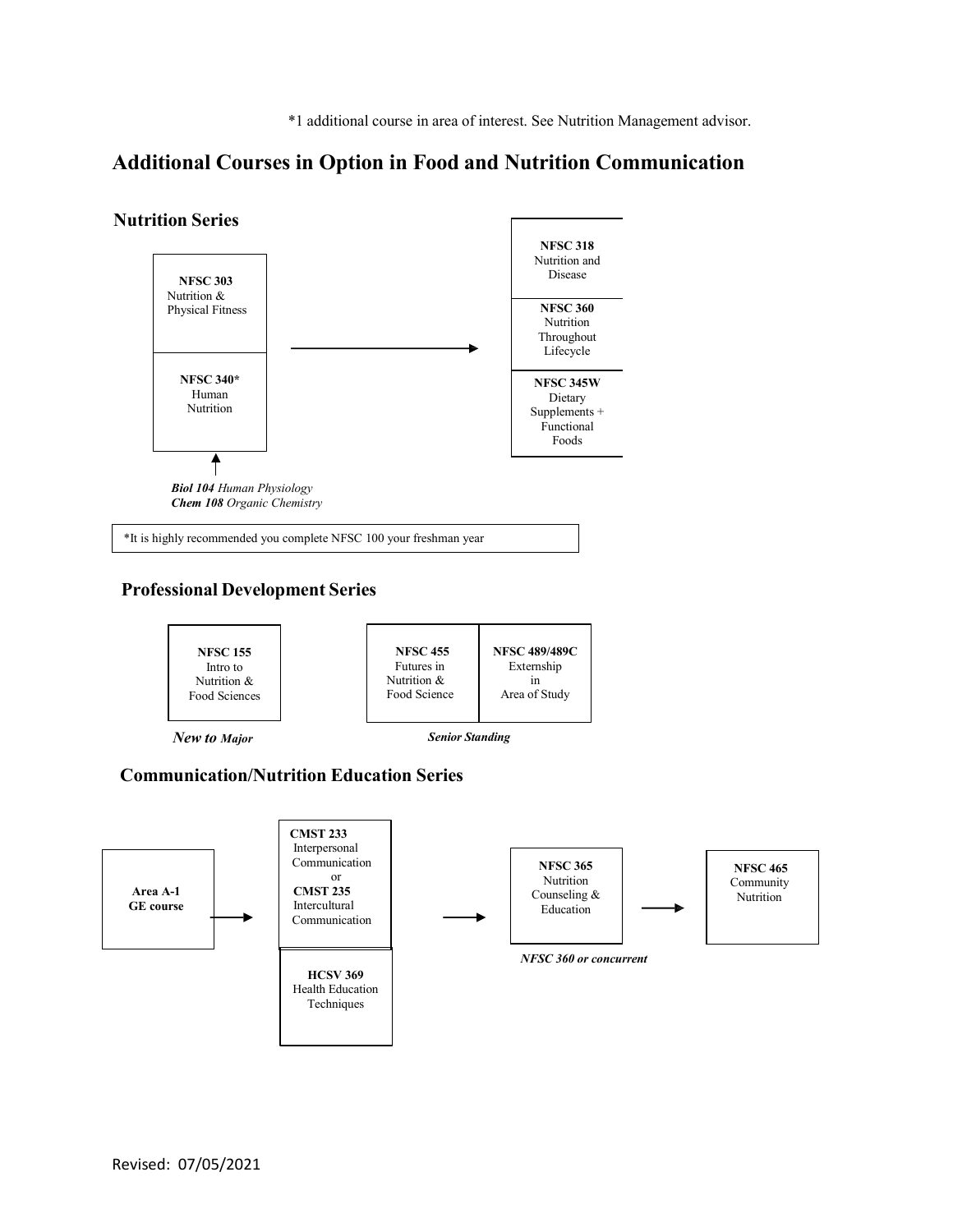#### **Students must also select one Area of Study for 6-7 units:**

- o Lifecycle Nutrition
- o Media and Writing
- o Sports Nutrition

#### **II. Four Year Advising Plans**

The following Major Academic Plans (MAP) are suggested four-year plans for the options in Nutrition Management and Food and Nutrition Communication (see next page). These advising plans are meant to provide general guidance. They are not to replace regular meetings with your advisor. Please meet with your advisor at a minimum of one time per year.

#### **III. Reporting of Student Progress**

Formal evaluation and reporting of performance and progress may occur in many ways including assignment of grades; comments on examinations; quizzes, reports, or other evaluative methods; and verbal or written reports directed to the student. These will occur on a regular basis, minimally, at least once by mid-term of the semester and again, by the end of the semester.

It is the joint responsibility of the student and his/her advisor to be aware if the student is at risk of achieving a GPA of less than 2.0 in all coursework (cumulative or in major area courses). In such instances, the advisor and student should develop a plan of action whereby the individual has the opportunity to improve the GPA and, hence, avoid the danger of being put on academic probation and not meeting university graduation requirements.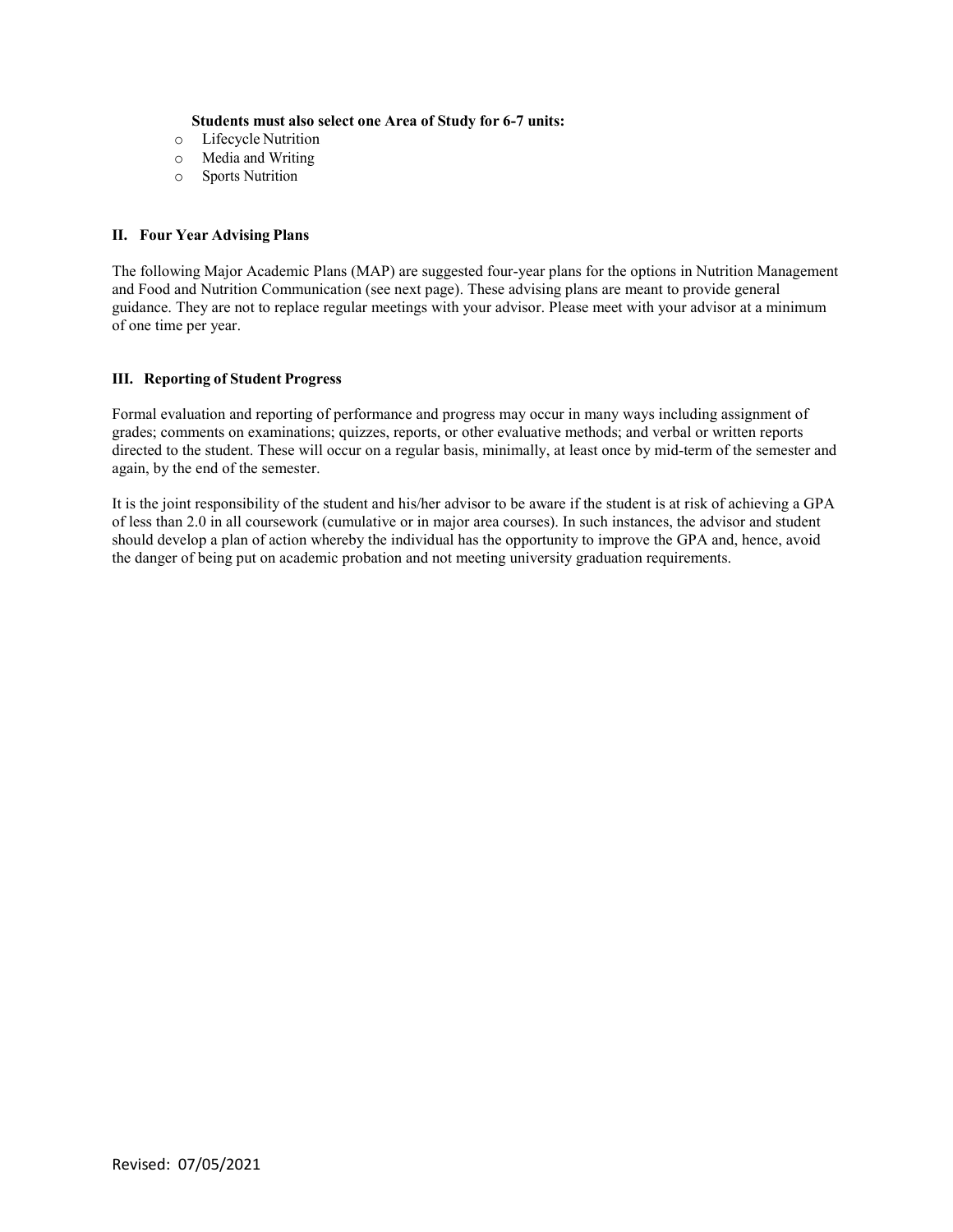## **Major Academic Advising Plan (MAP) for Food and Nutrition Communication**

Follow the link at: <https://csuchico.app.box.com/s/j5rabirecvefnpbph730ni4f2a1z5b6t>

#### **Major Academic Advising Plan (MAP) for Nutrition Management**

Follow the link at: <https://csuchico.app.box.com/s/d79alun07wa94hntdio2patwxluvek9f>

(Consult the 2021-2022 University Catalog for official degree program)

#### **IV. Challenge Policy**

You may apply to challenge any course listed in the current University Catalog by passing a special examination on the course content. Courses applied towards a master's degree may not be challenged. Credit earned by challenging courses will not apply towards residence requirements. CR/NC grading is mandated for challenged courses except in those contexts approved in advance by the Vice President for Academic Affairs. To challenge, you must be enrolled in the University and in the course for the current semester and pay the appropriate fees. You may not challenge a course if you have previously received credit for a more advanced course dealing with the same concepts.

To apply to challenge a course, you must submit a letter, no later than the end of the second week of classes, to the chair of the department offering the course. Your letter must include pertinent information concerning your educational background, readiness to challenge a course by examination, potential educational value of such a challenge in contrast to experiencing active enrollment in the course, and contact with a faculty member in the context of such enrollment. The department chair will approve or deny the application based on department policy and information on your application, and will notify you of the decision. If approved, the course instructor will administer a written examination to you. Where skills are involved, a performance test may be required in addition to the written examination

If you pass the examination, the department chair will send a memorandum instructing the Registrar to enter the credit on your academic record as "passed by examination," with a grade symbol of CR. If you fail the exam, you may remain in the course and receive a letter grade upon completion of the course. (You may request the CR/NC grading option, if appropriate, in accordance with established university policy and procedures.) Your application form and the examination will be retained in the department office for at least one year.

No more than 30 semester units of credit earned by challenging courses may count towards the bachelor's degree. Certain major requirements may be waived by departmental examination, but no units will accrue.

This policy is also described in the University Catalog at: [http://catalog.csuchico.edu/viewer/21/ACAREGS.html.](http://catalog.csuchico.edu/viewer/21/ACAREGS.html)

#### **V. Grievance**

Most student complaints can be resolved on an informal basis by the office. Students who believe they are victims of unfair policies or practices should first discuss their concerns with the instructor directly. They may then contact the Chair of the department. Should the situation be unresolvable through informal means, the student may invoke formal grievance proceedings with Student Judicial Affairs (SSC 190, 530-898-6897) [https://catalog.csuchico.edu/viewer/13/STUDJUDAFFAIRS.html.](https://catalog.csuchico.edu/viewer/13/STUDJUDAFFAIRS.html)

#### **VI. Service Learning Externship Experience and Tips for Securing a Placement**

#### **Tips for securing NFSC 489/489C Externship Units (what is 489 and 489C)**

Two units of NFSC 489/489C are required for the Option in Food and Nutrition Communication and the Option in Nutrition Management and generally completed your senior year. The purpose of these units is to provide you with pre-professional experience and is designed as a transition to professional practice.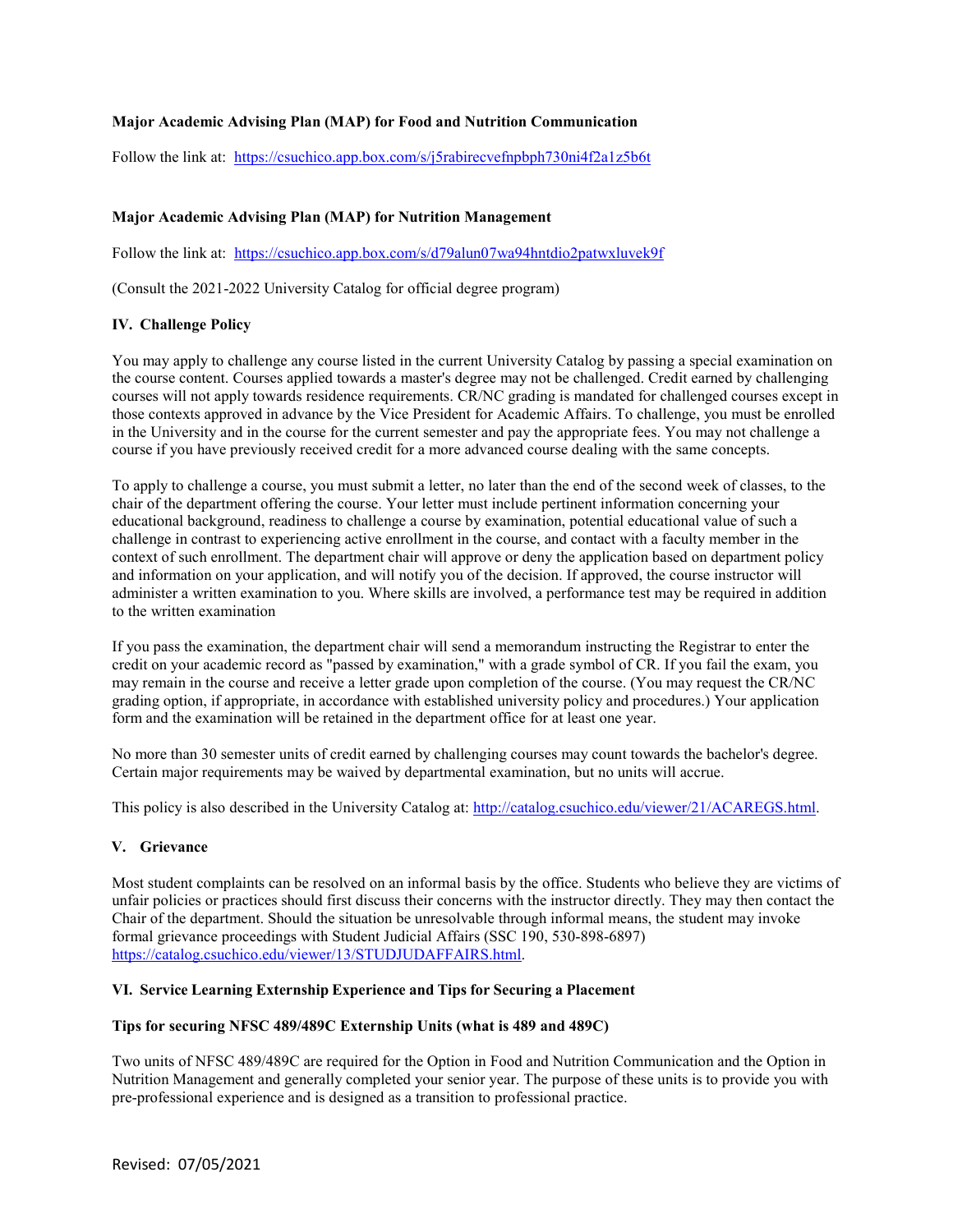Two units represent 90 hours of experience. In general, you enroll in NFSC 489/489C units your final two semesters. You should consult with your faculty supervisor early to determine if it is appropriate to enroll in all two units a single semester or to spread the two units over two semesters. It is important that you consult with the supervising faculty the second semester of your junior year. DO NOT wait until the first few weeks of the semester you were planning to enroll in NFSC 489/489C units.

Students must enroll in NFSC 489/489C, Externship for at least 2 units, to gain practical experience in various employment areas of food nutrition and communication and Nutrition Management. Meeting with your advisor is the first step in the process. When you have determined what area you would like to explore, your advisor will direct you to the faculty member with expertise in that area. The NFSC professors have suggestions for appropriate sites for externship experiences. Your interests, past experiences, coursework completed, and plans for the future will be evaluated when considering placement. It is the responsibility of the student to obtain the Externship Packet from the NFSC Department office (Holt 369). A written statement of a goal and objectives for the learning experience and a weekly log of activities facilitate the experience. Students receive Credit/No Credit rather than a letter grade. Facilities may require students to provide additional documentation/materials prior to entering the facility. Cost for additional documentation/materials required by the facility is the students' responsibility and types of additional documentation/materials may include: criminal background checks, drug screening, CPR training, updating immunization/and or previous records, TB test, etc. Students may also need to transportation to facilities off campus in Northern California. One unit of credit is granted for each 45 hours of experiential work. Faculty members and their areas of interest are listed below:

| <b>Name</b>               | <b>Email Address</b>    | <b>Nutrition Externship Advice</b>                                          |
|---------------------------|-------------------------|-----------------------------------------------------------------------------|
| Dr. Lauren Housley, RDN   | lhousley@csuchico.edu   | Nutrition and Cancer Prevention + Nutrient<br>Bioavailability + Biomarkers  |
| Angela Alger, MS          | aalger@csuchico.edu     | <b>Sports Nutrition</b>                                                     |
| Stephanie Bianco, MS, RDN | sbianco@csuchico.edu    | Nutrition Program Management/Food<br>Safety                                 |
| Dr. Joan Giampaoli, RDN   | jgiampaoli@csuchico.edu | School + Healthcare Nutrition<br>Management; Eating Disorders               |
| Lauren McNamara, MS, RDN  | Immcnamara@csuchico.edu | Clinical Nutrition                                                          |
| Laura Curtis, MS, RDA     | lccurtis@csuchico.edu   | Motivational Interviewing                                                   |
| Dr. Maria Giovanni        | mgiovanni@csuchico.edu  | Food Science +<br>Systems/Management/Healthy                                |
| Dr. Keiko Goto            | kgoto@csuchico.edu      | $Food + Culture$                                                            |
| Dr. Seth Selorm Klobodu   | ssklobodu@csuchico.edu  | Global Nutrition + Community Nutrition                                      |
| Dr. Michelle Morris, RDN  | mrmorris@cuschico.edu   | Community Nutrition, Senior Nutrition,<br><b>Eating Disorder Prevention</b> |
| Dr. Julie Holland         | jmholland@csuchico.edu  | Child Nutrition + Lactation                                                 |
| Dr. Kathryn Silliman, RDN | ksilliman@csuchico.edu  | Nutrition Science/Nutrition Advocacy                                        |

**\*The Center for Healthy Communities (CHC),** co-directed by Stephanie Bianco, provides over 100 externship and paid positions for CSUC students per year. CHC is an umbrella organization for many programs that serve the North state community including CalFresh outreach, community health policy, community services and classes, evaluation and health program consulting, farm to school programs, food safety, preschool physical activity promotion, public health staff trainings and services, and senior meals. For information on student opportunities please visit:<http://www.csuchico.edu/chc/>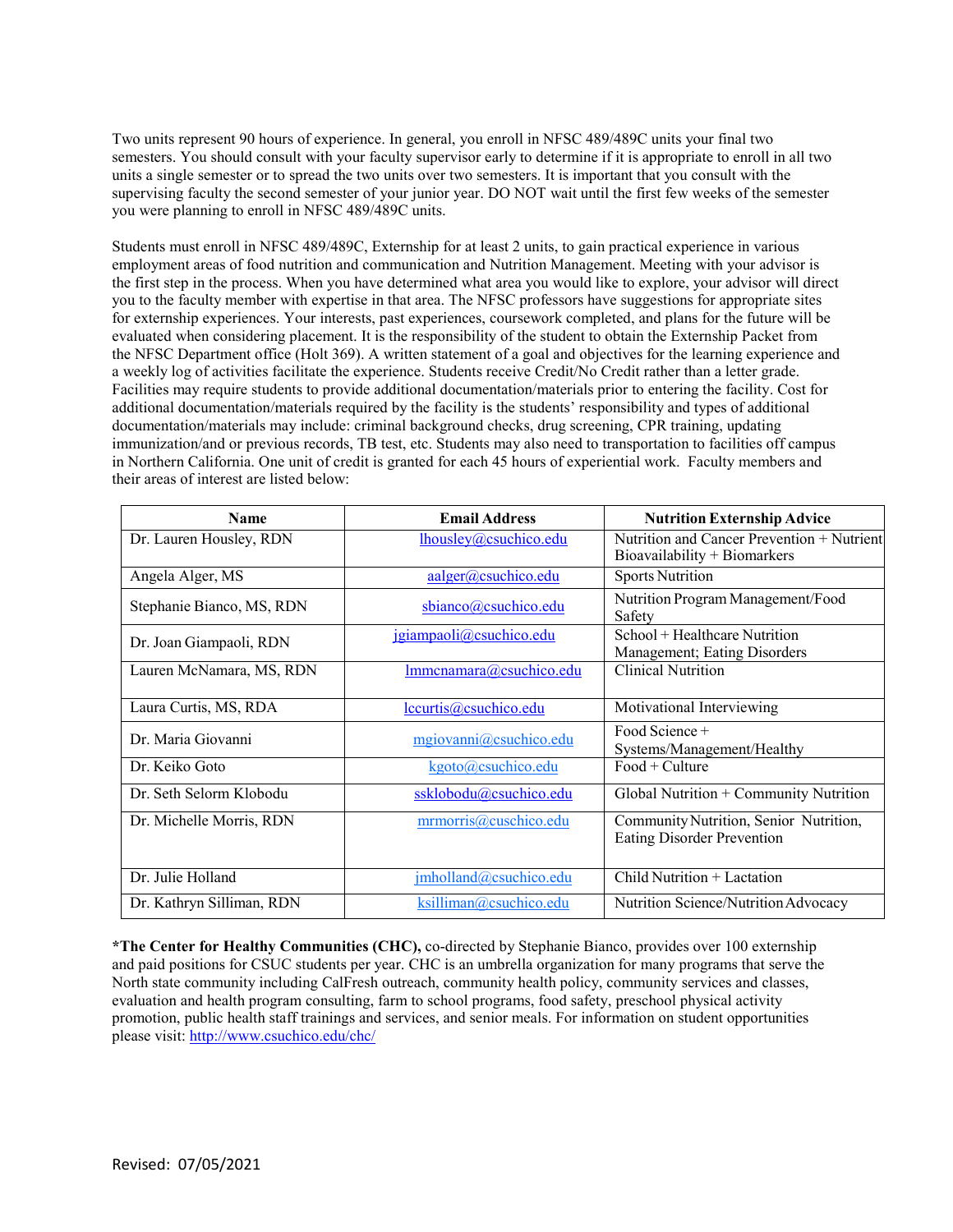#### **VII. Policies and Procedures**

Many policies and procedures have been established to assist and guide you through your academic career at CSU, Chico. Below are some of the university policies of which you should be aware and the link to the University Catalog.

| Policy                                                                                        |                                         | Link                                                                                                  |  |  |
|-----------------------------------------------------------------------------------------------|-----------------------------------------|-------------------------------------------------------------------------------------------------------|--|--|
| Academic Calendar*                                                                            | https://www.csuchico.edu/apss/calendar/ |                                                                                                       |  |  |
| Academic Policies + Regulations including http://catalog.csuchico.edu/viewer/21/ACAREGS.html. |                                         |                                                                                                       |  |  |
| <b>Course credit policies</b>                                                                 |                                         |                                                                                                       |  |  |
| Registration; Change of Program and Withdrawal Policies                                       |                                         |                                                                                                       |  |  |
| Grading                                                                                       |                                         |                                                                                                       |  |  |
|                                                                                               | Academic Probation $+$ Disqualification |                                                                                                       |  |  |
| <b>Course Repeat Policy</b>                                                                   |                                         |                                                                                                       |  |  |
|                                                                                               |                                         | CSU, Chico Strategic Plan https://www.csuchico.edu/pres/ assets/documents/stategic-plan-2019-2024.pdf |  |  |
| <b>CSU, Chico Governance + Administration</b>                                                 |                                         | http://catalog.csuchico.edu/viewer/21/UGOVADM.html                                                    |  |  |
| <b>University Policies including</b>                                                          |                                         | http://catalog.csuchico.edu/viewer/21/CSUPOL.html                                                     |  |  |
|                                                                                               |                                         | Nondiscrimination; Access and Academic Rights Grievance procedures; Privacy Rights; Student Support   |  |  |
| Services; Faculty and Student Relations; Alcohol and Drug Education                           |                                         |                                                                                                       |  |  |
| <b>CSU System Policies + Regulations</b>                                                      |                                         | http://catalog.csuchico.edu/viewer/21/CSUPOL.html                                                     |  |  |
| including Nondiscrimination, Privacy, + Student Conduct                                       |                                         |                                                                                                       |  |  |

| $\mu$ merading romanon immation, $\mu$ invacy, $\mu$ bradem conduct |                                                       |
|---------------------------------------------------------------------|-------------------------------------------------------|
| <b>Student Records and Registration</b>                             | http://catalog.csuchico.edu/viewer/21/STUDRECREG.html |
|                                                                     |                                                       |

\*University Schedule of Classes also contains this information.

Other university policies that are not in the catalog are listed below:

#### **Insurance requirements, including those for professional liability:**

The University recommends that students have personal insurance to cover cost of care beyond that provided by the Student Health Service. A low-cost accident and health insurance plan that is designed especially for CSU students is available through Student Health Services.

Students enrolled in Externship (489/489C) units or Independent study (399/499H) units may be required to have professional liability insurance. The University strongly recommends that you obtain professional liability insurance prior to undertaking any undergraduate laboratory or externship experience. Some health care entities require that you have this coverage, others make it optional. Check with your advisor or with the entity to determine if coverage is required and, if so, at what levels.

The following information is provided solely to assist you in obtaining coverage. California State University, Chico does not endorse any particular insurer and you may wish to seek out an insurer other than one listed here.

Healthcare Providers Service Organization Website: [\(http://www.hpso.com\)](http://www.hpso.com/). E-mail: [service@hpso.com P](mailto:service@hpso.com)hone: 800-982-9491

American Professional Agency, Inc. Website: [\(http://www.americanprofessional.com/student\)](http://www.americanprofessional.com/student). Phone: 800-421-6694

Proliability, administered by Mercer Consumer Website: [\(http://www.proliability.com\)](http://www.proliability.com/) Phone: 800-375- 2764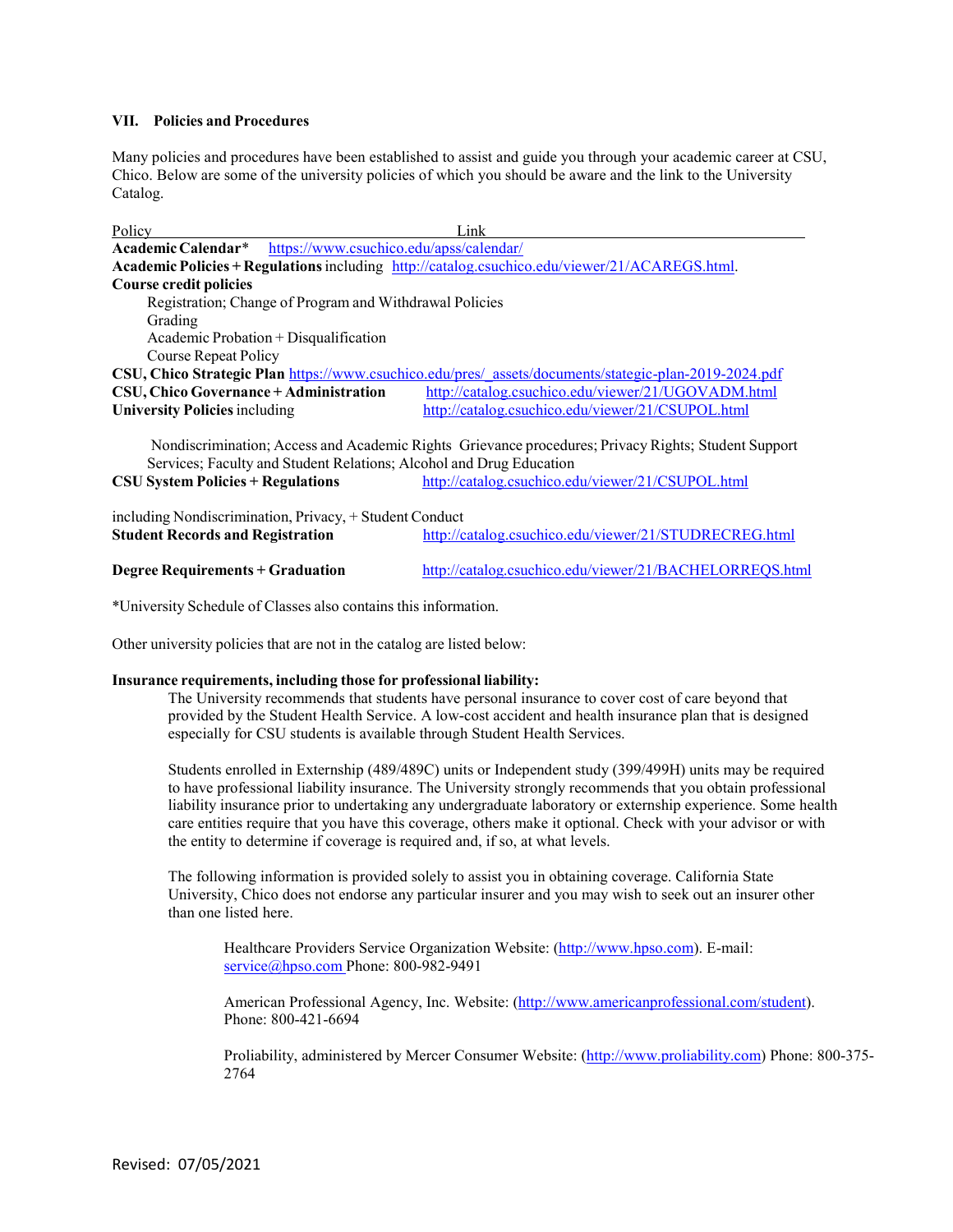#### **Liability for safety in travel to or from assigned areas and injury or illness while in the facility for supervised practice:**

The University Student Travel Accident insurance may provide coverage in excess of your own insurance if you are injured or are involved in an accident while traveling to or from a University-sponsored activity that is part of a course requirement.

#### **Injury or illness while in the facility for supervised practice:**

Workers' Compensation coverage is provided by, either the employer or the University. This depends on the terms of the contract for placement of students with the employer.

#### **VIII. Student Organizations: Nutrition and Food Science Association (NFSA) and Embodied**

**Nutrition and Food Sciences Association**. This organization of NFSC majors meets bimonthly during the academic year. Participation in NFSA enables students to meet fellow classmates who have similar interests, develop friendships, and learn about the field. Many interesting topics related to food, nutrition and dietetics are presented at the meetings by a variety of area professionals to introduce students to the many career opportunities available. Events in which the organization participates include National Nutrition Month activities, community health fairs, and a variety of other nutrition education events. Meetings are announced in NFSC classes, via the email distribution list, Facebook, and fliers that located on faculty bulletin boards as well as the NFSA display case on the first floor of Tehama Hall. The organization offers students the opportunity to develop leadership skills by being elected to an office in the club and/or volunteering for various responsibilities. Graduate programs and employers place high value on profession-related leadership skills. Contact the Department Office for more information 898-6805 or visit [https://www.csuchico.edu/nfsc/student-organizations/nfsa/index.shtml.](https://www.csuchico.edu/nfsc/student-organizations/nfsa/index.shtml)

**Embodied:** *Living the Health at Every Size® Way*\* is an interdisciplinary student organization. Embodied welcomes all majors and is committed to celebrating diversity and encouraging size acceptance through education, advocacy, and service endeavors both on and off campus. Students who are tired of judging themselves and others for not measuring up to the "ideal" body weight, size, or type and who are interested in a student club that promotes positive body image and healthy behaviors using the Health At Every Size (HAES) approach are invited to join. Embodied officer positions provide opportunities to develop leadership and advocacy skills. Embodied collaborates with many staff, faculty, and student groups that also promote diversity and social justice in order to make our campus welcoming to all. Additional information about HAES efforts on campus may be found at: <https://www.facebook.com/groups/CSUCHAES/>

For more information please contact Laura Curtis at 4757 or [llcurtis@csuchico.edu](mailto:llcurtis@csuchico.edu)

\* *The HAES® paradigm is based on the premise that the best way to improve health is to honor your body. HAES encourages:*

*-Accepting & respecting the natural diversity of body sizes & shapes; -Eating in a flexible manner that values pleasure & honors internal cues of hunger, satiety & appetite; and -Finding the joy in moving one's body & becoming more physically vital.*

#### **IX: Professional Organizations**

The NFSC faculty strongly supports and encourages student participation in professionally related activities. Here is a general list of professional organizations listed by area of interest.

#### **Foodservice:**

General:

National Restaurant Association[: www.restaurant.org](http://www.restaurant.org/) International Council on Hotel, Restaurant, and Institutional Education:<http://www.chrie.org/> Foodservice Consultants Society International:<http://www.fcsi.org/>

Food Safety:

National Restaurant Association Foundation's ServSafe Certification: [http://www.servsafe.com](http://www.servsafe.com/)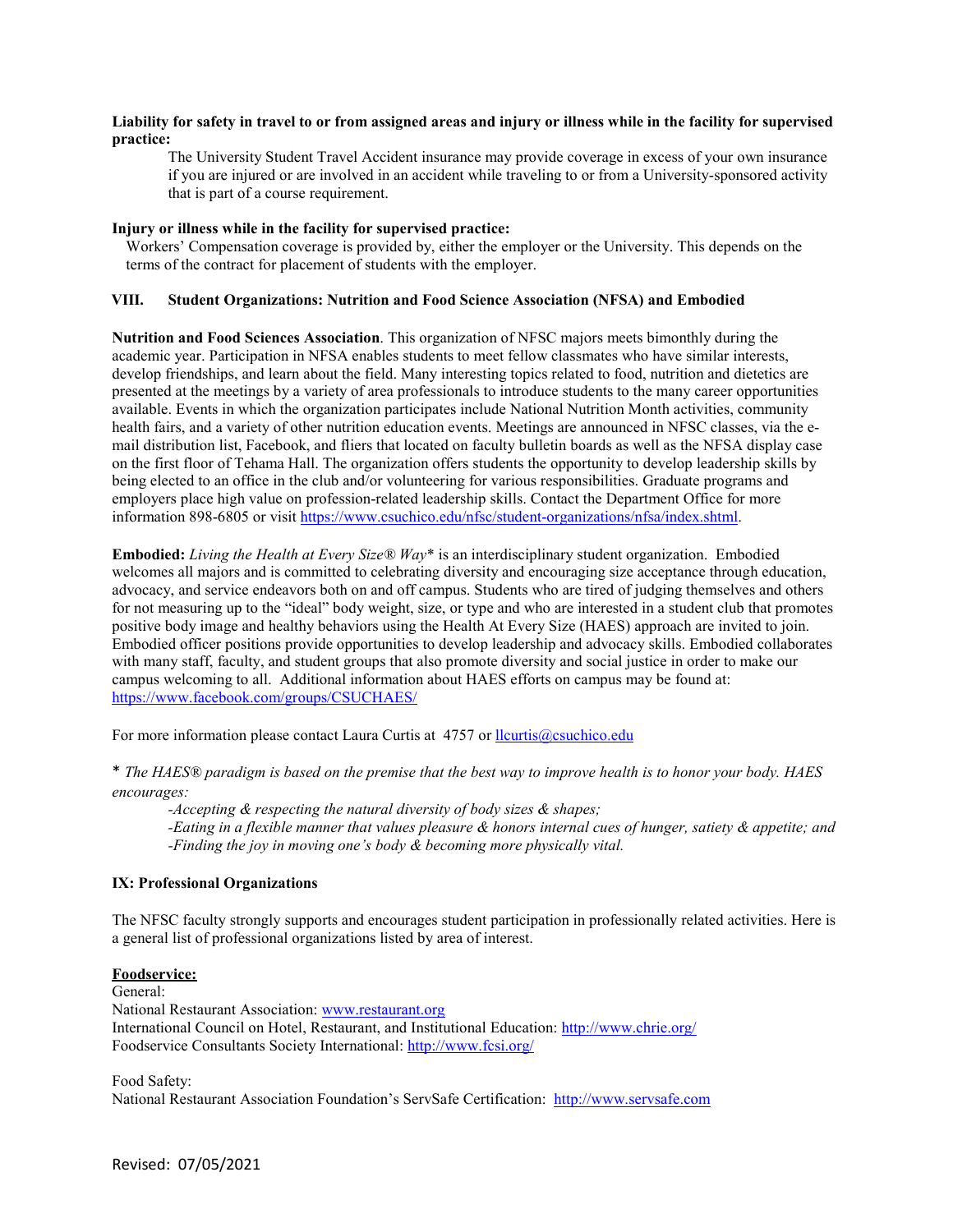International HACCP Alliance[: http://www.haccpalliance.org/sub/index.html](http://www.haccpalliance.org/sub/index.html) USDA Food Safety and Inspection Service:<http://www.fsis.usda.gov/>

Healthcare: Association of Nutrition and Foodservice Professionals[: http://www.dmaonline.org/](http://www.dmaonline.org/) Association for Healthcare Foodservice:<http://www.healthcarefoodservice.org/>

Schools + Colleges: School Nutrition Association: https://schoolnutrition.org/ California School Nutrition Association:<http://www.calsna.org/> National Association of College and University Foodservice [http://www.nacufs.org](http://www.nacufs.org/)

# **Nutrition Education/Public Health for Children, Senior and General Public:**

Society for Nutrition Education and Behavior[: http://www.sneb.org/](http://www.sneb.org/) California WIC Association:<http://www.calwic.org/> National WIC Association:<http://www.nwica.org/> International Lactation Consultant Association:<http://www.ilca.org/> University of California Cooperative Extension [http://www.ucanr.edu](http://www.ucanr.edu/) National Extension Association of Family and Consumer Sciences (NEAFCS):<http://www.neafcs.org/> American Public Health Association[: http://www.apha.org/](http://www.apha.org/) National Association of Nutrition and Aging Services Programs:<http://www.nanasp.org/> The National Association of Area Agencies on Aging (n4a): <http://www.n4a.org/>

# **Other Areas of Interest in Food and Nutrition Communication:**

Institute of Food Technologists[: http://www.ift.org/](http://www.ift.org/) Association of Food Journalist: [http://www.afjonline.com](http://www.afjonline.com/) International Food Wine and Travel Writers Association (IFWTWA): <http://ifwtwa.org/> Additional Professional Food Organizations: <http://www.sallybernstein.com/food/chefs-corner/organizations.htm> International Food Information Council (IFIC) Foundation: <http://www.foodinsight.org/> National Association of Farmers Market Nutrition Programs (NAFMNP): <http://www.nafmnp.org/> American College of Sports Medicine: [http://www.acsm.org](http://www.acsm.org/) International Society of Sports Nutrition:<http://www.sportsnutritionsociety.org/>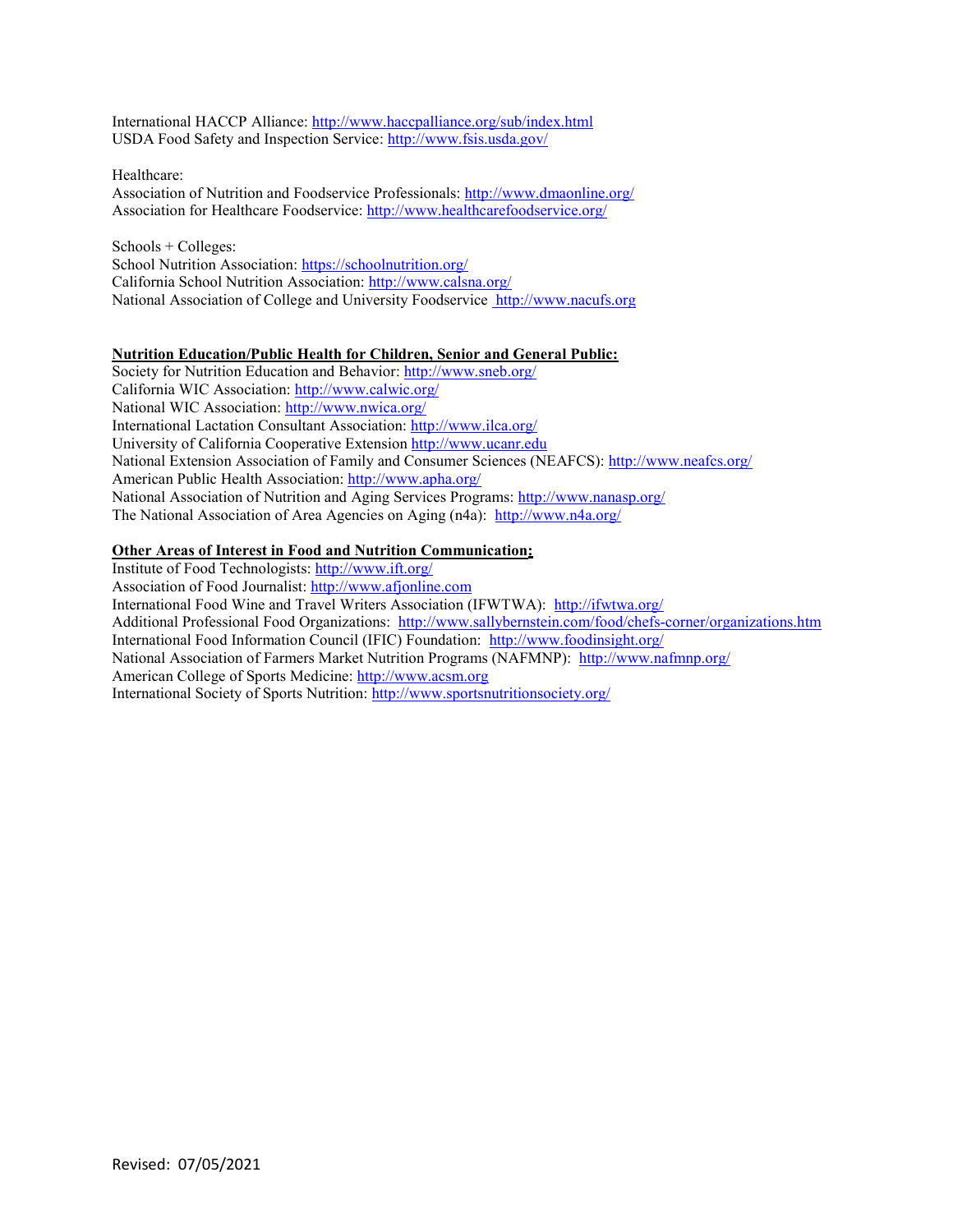# **Part 2**

# **Frequently Asked Questions (FAQ's)**

#### **1. What types of careers are available to individuals with a degree in NFSC?**

There are many career opportunities available to a student graduating with a B.S. degree in Nutrition and Food Sciences. Some careers may require the Registered Dietitian Nutritionist (RDN) credential or additional education; others may not. The number of professional opportunities available to graduates is limited only by the individual's courage and imagination. Think big, think wild, and make it happen!

Examples of opportunities that may be open to you with a NFSC degree which include:

- Management positions in schools  $(K-12)$
- Management positions in healthcare foodservice, hospitals and assisted living facilities (requires that you are a Dietary Services Supervisor)
- Sales positions in nutrition, pharmaceutical and food industries
- Technical services in business such as product development, quality control, and computer program development
- Community education with California Women, Infant and Children Programs (WIC), Child Care Food Programs, Indian Health Services, University of California Cooperative Extension Service, and California Department of Health Services
- Quality Assurance Manager in agricultural and manufacturing industries
- Food Product Development or Sensory Science Technician

Some examples of positions include:

- Nutrition writer or editor
- Nutrition communicator/ liaison for corporations teaching nutrition and wellness
- Marketing and media for nutrition, supplement, and food companies
- Nutrition educator for health and fitness clubs
- Child nutrition program nutritionist
- Consultant for food safety/ quality assurance in various businesses and industries
- Cooperative extension nutrition program educator or manager
- WIC nutrition educator or nutrition assistant
- Nutrition educator for a variety of community programs (school nutrition and activity directors or managers, nutrition education with low-income populations at food banks or the food stamp program)
- Food communication for commodity boards
- Consultant to advertising firms
- Certified Dietary Manager of Dietary Service Supervisor in long term care facilities, skilled nursing facilities, independent living senior communities, adult day care centers
- Wellness coordinator within retirement (senior living) communities.
- Nutrition educator for Area Agency on Aging and Elderly Nutrition Program (Congregate Site and Home Delivered Meals) meal contractors.
- A variety of entrepreneurs: "Lifestyle Coach for Seniors or Families," "Nutrition and Activity Director for recreation based activities like (cruise ships, group travel, country clubs)
- Worksite wellness coordinator/Health Coach

Many professionals find satisfying careers in areas where they have created their own niche. New opportunities are opening everywhere. Talk to your advisor about your career dreams.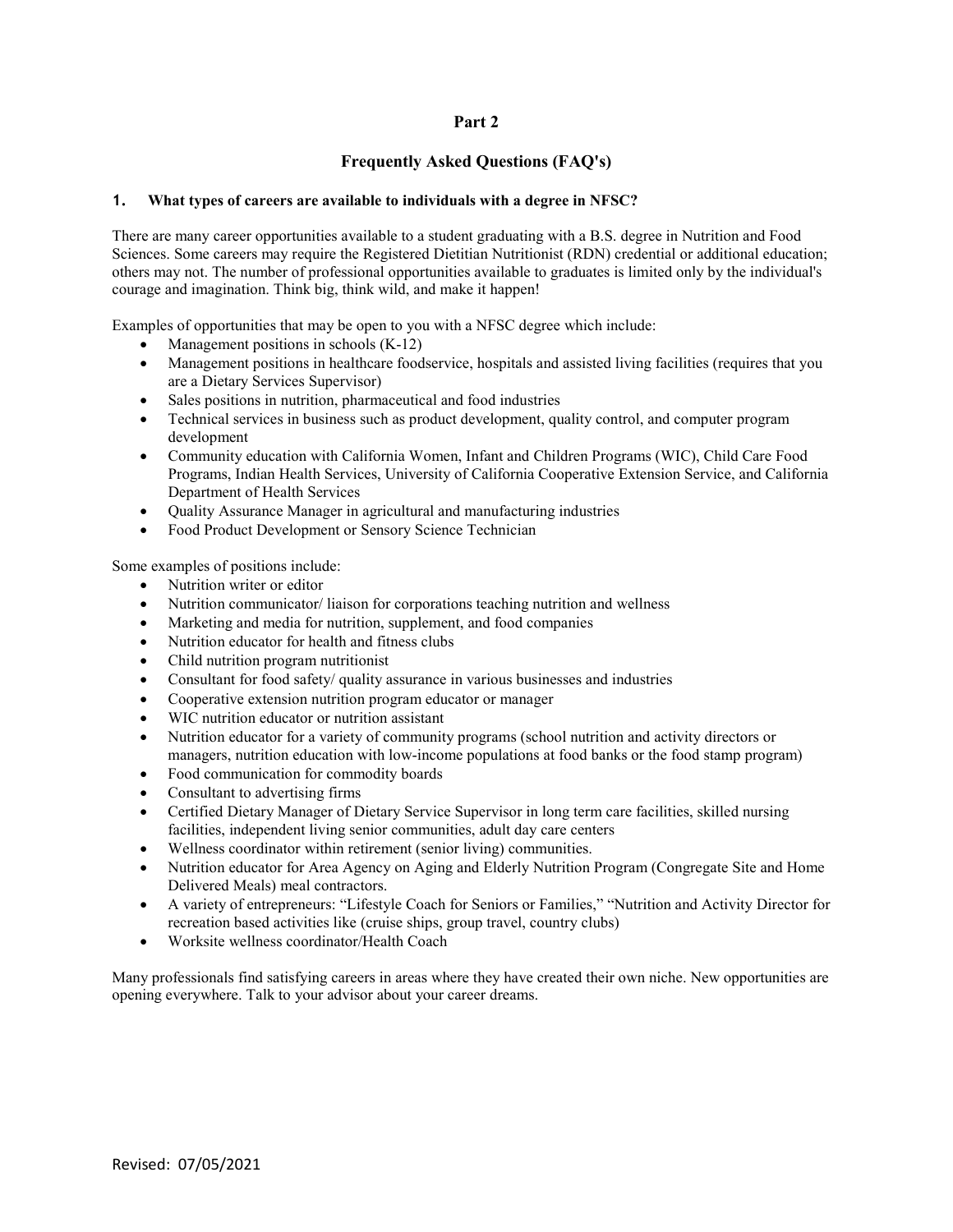#### **2. What is the expected annual salary/ income for jobs in Nutrition and Food Sciences?**

- Employment of nutritionists is expected to increase grow 16 percent from 2016 to 2026, much faster than the average for all occupations.
- Median annual earnings of dietitians and nutritionists were \$63,340 in 2017 according to the Academy of Nutrition and Dietetics.
- According to the US Department of Labor, health educators and community health workers have a mean annual wage of \$45,360 in 2017.
- According to the US Department of Labor, fitness trainers have a mean annual wage of \$39,210 in 2017.
- Employment of food service managers is projected to grow 9 percent from 2016 to 2026, about as fast as the average for all occupations. Those with several years of work experience in food service and a degree in hospitality, restaurant, or food service management will have the best job opportunities
- According to the US Department of Labor, foodservice managers have a mean annual wage of \$52,030 in 2017.
- The average full-time salary range nationally for a certified dietary manager is \$44,000-\$54,000 in 2018.

In addition, there are many useful job search engines as shown below:

School Nutrition Association: [http://careers.schoolnutrition.org/home/index.cfm?site\\_id=6966](http://careers.schoolnutrition.org/home/index.cfm?site_id=6966) WIC jobs:<https://www.fns.usda.gov/wic/jobs-wic> UC Cooperative Extension jobs:<http://ucanr.org/jobs.cfm> Nutrition Jobs: [http://www.nutritionjobs.com/ \(](http://www.nutritionjobs.com/)can search by state and category!) Jobs with the State of California: <https://www.cdph.ca.gov/Programs/HRB/Pages/HumanResourcesBranch.aspx> I Hire Nutrition:<http://www.ihirenutrition.com/> Indeed[: http://www.indeed.com/ -](http://www.indeed.com/) can search for "certified dietary manager" jobs or "school Nutrition" JuJu Inc:<http://www.job-search-engine.com/> Simply Hired:<http://www.simplyhired.com/> Careers in Food:<http://www.careersinfood.com/>

#### **3. What certificates might I consider pursuing to help me achieve my goals?**

#### 1) I am interested in a **career in nutrition management in a healthcare setting**.

To work as a nutrition manager in a healthcare setting, the state of California requires that one qualifies as a **Dietary Service Supervisor**.

Currently a Dietary Service Supervisor must complete at least one of the following educational requirements:

- A graduate of a dietetics program approved by AND, accredited by Accreditation Council for Education in Nutrition and Dietetics (ACEND), and passing the exam for a Dietetic Technician, Registered (DTR) – this may be achieved by completing our option in General Dietetics.
- A **baccalaureate degree with a major** in food or **nutrition**, dietetics or **food/nutrition management** and **one year** in the dietetic service of a licensed health facility.
- A **graduate of a college degree program** with major studies in food/**nutrition**, dietetics, **food/nutrition management,** culinary arts, or hotel and restaurant services and is a **certified dietary manager**  credentialed by the Certifying Board for Dietary Managers (CBDM) of the Association of Nutrition and Food Services Professional (ANFP), maintains their certification and has received at least **six hours of inservice training** on the specific California dietary service requirements contained in CCR Title 22 prior to taking on full-time duties as a dietetic services supervisor at the health facility.

A **Certified Dietary Manager (CDM)** has the education, training, and experience to competently perform the responsibilities of a dietary manager and has proven this by passing a nationally- recognized credentialing exam and fulfilling the requirements needed to maintain certified status.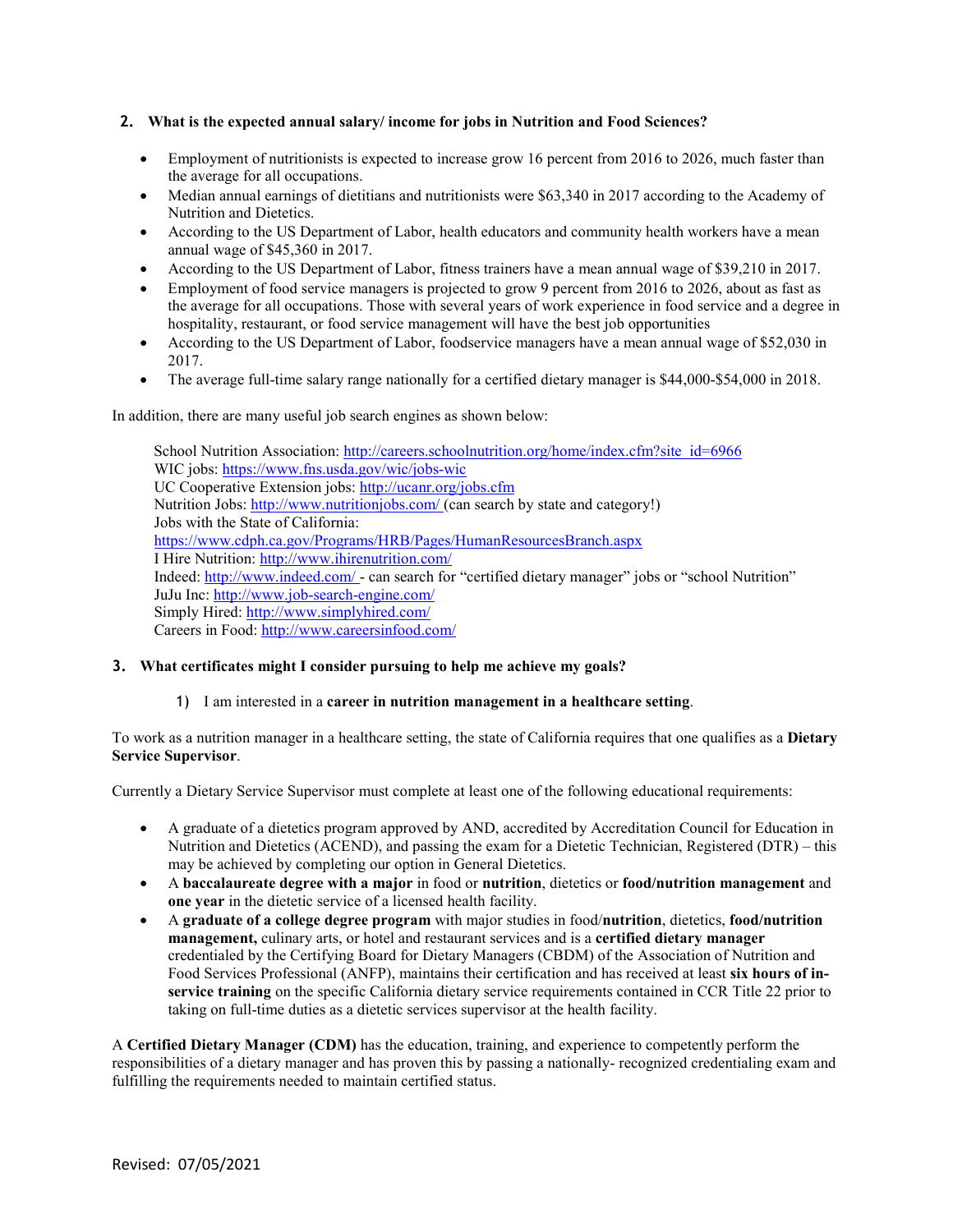You are eligible to take the exam to become a **Certified Dietary Manager** because you meet the following requirement

**Pathway II:** for candidates who hold a two-year or **four-year college degree in foodservice management or nutrition**, two-year culinary arts degree, or two-year hotel-restaurant management (must have at least one nutrition course and two food management courses).

The exam is available year round. The exam is a multiple choice question/answer format and is taken on a computer. There are 200 multiple choice questions. You will have four hours to complete the test. The exam is administered by AMP, a professional testing company, which has over 190 sites in the United States. Complete information on the Certified Dietary Managers Exam may be found at: <http://www.cbdmonline.org/get-certified/schedule>**.**

## 2) I am interested in pursuing a career in **School Nutrition.**

The school meal program plays a vital role in building a healthy school environment. To operate a successful meal program, child nutrition program personnel must be competent in planning, preparing, and serving meals that comply with the complex regulations and meet the needs of the children and youth they serve in a cost-effective manner. The state of California has a well-defined career ladder in the area of child nutrition. For further information, please visit <http://www.cde.ca.gov/ls/nu/pd-ps.asp>

- **A Site Manager** is responsible for the supervision of general and technical assistants and students at a kitchen site and for the supervision of meals at remote sites. The role of the site manager may vary, depending on the size of the district and/or school. The basic education level required is a certificate or an Associate's Degree.
- **Supervisor or Assistant Director** coordinates child nutrition programs in a region of the district or agency or is assigned district wide activities as specified by the director or administrator of child nutrition programs. The basic educational level required is an Associate's or Bachelor's degree.
- **A Nutrition Education Specialist** promotes nutrition instruction in the classroom through coordination with teachers, parents, child nutrition program staff, and students. The basic educational level for this position is a Bachelor's or Master's degree.
- **A Director** is responsible for the overall operation of child nutrition programs under the supervision of a school district administrator. The basic educational level required is a Bachelor's degree.
- **A Child Nutrition Program Administrator** is responsible for the overall operation of a program in a district of more than 50,000 average daily attendance. The recommended educational level is a Master's degree.

A **School Nutrition Specialist** is a person who has successfully passed the School Nutrition Specialist exam, demonstrated the knowledge and competencies necessary to manage school nutrition programs and is dedicated to continuing their professional development. Complete information on the credential and exam may be found at: <https://schoolnutrition.org/Credentialing/SNS-Benefits-Requirements-Fees/>

#### 3)I am interested in pursuing a career with **WIC**

WIC is the nation's premier public health nutrition program, the Special Supplemental Nutrition Program for Women, Infants and Children (WIC) is proven to be one of the most cost-effective and positive public health intervention programs in the nation. WIC is a federally funded intervention program designed to influence lifetime nutrition and health behaviors for low and moderate income women and children up to age five with, or at risk of developing, nutrition-related health problems including overweight and obesity. WIC hires **Degreed Nutritionists and Nutrition Assistants/Nutrition Aid** who works with the nutrition team to maximize the positive health impacts of all WIC services including participant-centered education and breastfeeding counseling and support. The minimum qualification for a Degreed Nutritionist is a Bachelor's degree. Additional information about working for WIC in the state of California may be found at: <http://www.calwic.org/about-us/jobs>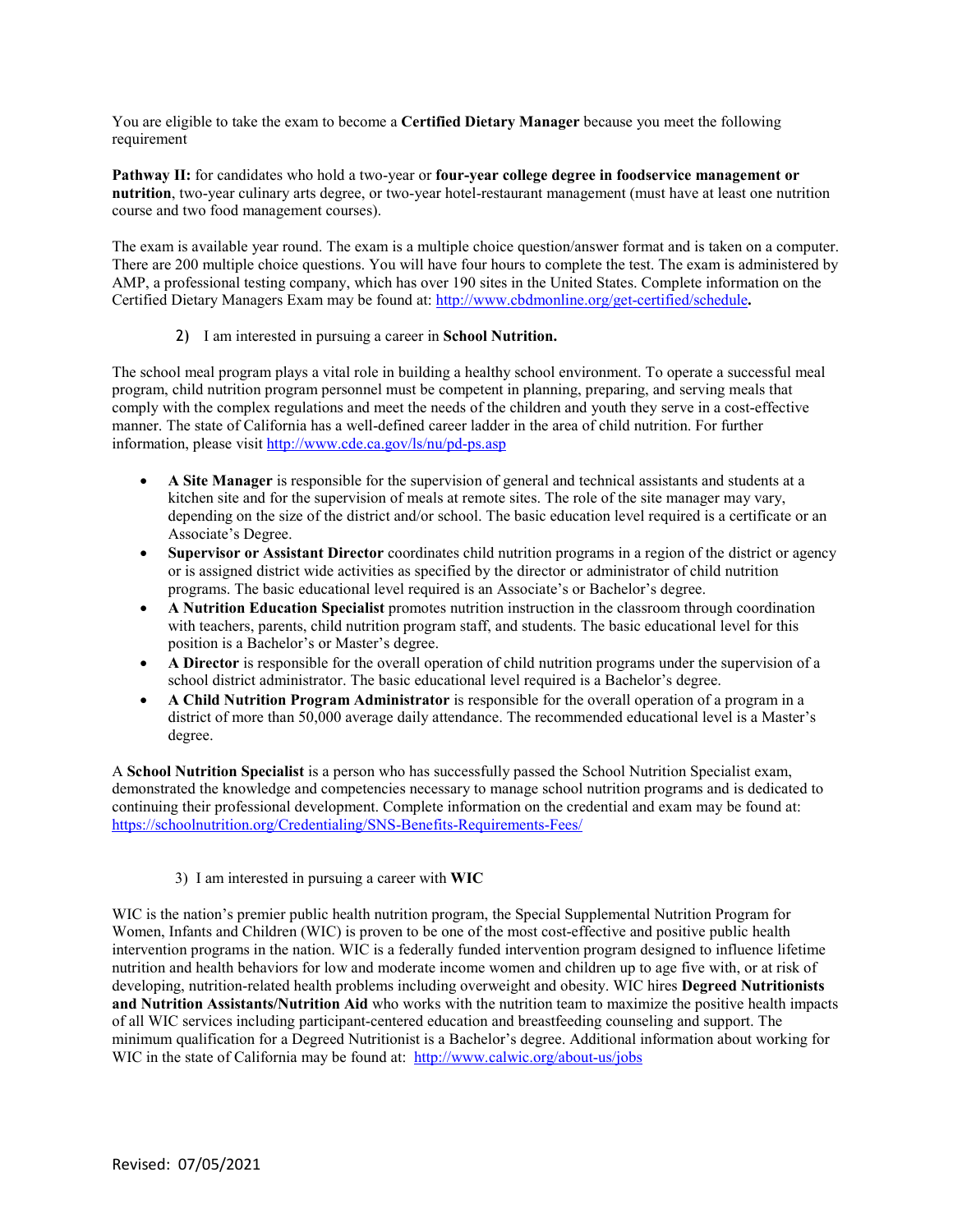Information on the education and certification for a **Lactation Consultant/Lactation Educator** may be found at: <http://www.cdph.ca.gov/HealthInfo/healthyliving/childfamily/Pages/DistanceLearningBreastfeedingCourses.aspx> <http://breastfeeding-education.com/>

4) I am interested in a career working as a **Sports Nutritionist.**

There are a few certificates that someone with a BS degree might consider.

A **Certified Personal Trainer (CPT)** works with apparently healthy individuals and those with health challenges, who are able to exercise independently to enhance quality of life, improve health-related physical fitness and performance, manage health risk, and promote lasting, healthy behavior changes. A well respected certificate is offered by the American College of Sports Medicine. Please see [http://certification.acsm.org/acsm-certified](http://certification.acsm.org/acsm-certified-personal-trainer)[personal-trainer.](http://certification.acsm.org/acsm-certified-personal-trainer)

The American College of Sports Medicine also offers a certification as a Physical Activity **in Public Health Specialist (PAPHS)**. A PAPHS is a powerful leader and promotes physical activity in public health. Please see <http://certification.acsm.org/acsm-physical-activity-in-public-health-specialist>

Many companies will also do on the job training for careers as **Health Coaches**.

Most Sports Nutritionists are Registered Dietitians or have an advanced degree (MS or PhD). A listing of advanced degree programs in Sports Nutrition may be found at: [http://www.scandpg.org/sports-](http://www.scandpg.org/sports-nutrition-education-programs/) [nutrition-education-programs/](http://www.scandpg.org/sports-nutrition-education-programs/)

Consider becoming **Certified Sports Nutritionist** from the International Society of Sports Nutrition. Please see <http://www.sportsnutritionsociety.org/CISSN.html>

#### **4. What are some behaviors that are found to be most favorable by many faculty members and are likely to be reflected in the letters of recommendation?**

- Develop a professional vocabulary. The courses in the curriculum are designed to teach specific knowledge and skills, not to be easy. Information in NFSC courses is meant to build in the development of concepts and maturity in the understanding of the subject matter. It is important that you can recall the information from earlier courses when taking more advanced courses. Emphasize learning in such a way as to build the foundation for the knowledge and skills you will need as a professional. Nearly every course will require you to commit some facts to memory; some of these include biochemical pathways, amounts and sources of various nutrients, and dietary guidelines. These facts become a part of the vocabulary of a NFSC student.
- Demonstrate an active interest in the subject matter. This can be shown by coming to class prepared; that is, having read the assignment and having written work completed. Also, demonstrate interest by asking questions or relating relevant information to the material.
- Develop a professional work ethic. All work to be graded must be written using a word processor unless specified by the professor that hand written work is acceptable. Multiple pages must be stapled together securely prior to coming to class. Professors generally do not carry staples, scissors, paper clips or extra notebook paper to the classroom. Produce quality work with few grammatical errors.
- Be punctual, alert, and attentive. Arrive before the commencement of the class and leave after the class has been dismissed. Interrupting class by your comings and goings is disruptive and disrespectful to the students and the professor. Additionally, professors will realize that you have difficulty with setting priorities, time management, handling multiple tasks, and consideration for others.
- Be respectful. Indicate respect for your professor and fellow students by not talking during lectures or classroom presentations. It is rude to carry on side conversations, including asking another student for clarification. You cannot hear what the professor is saying, nor can those around you. The rudeness may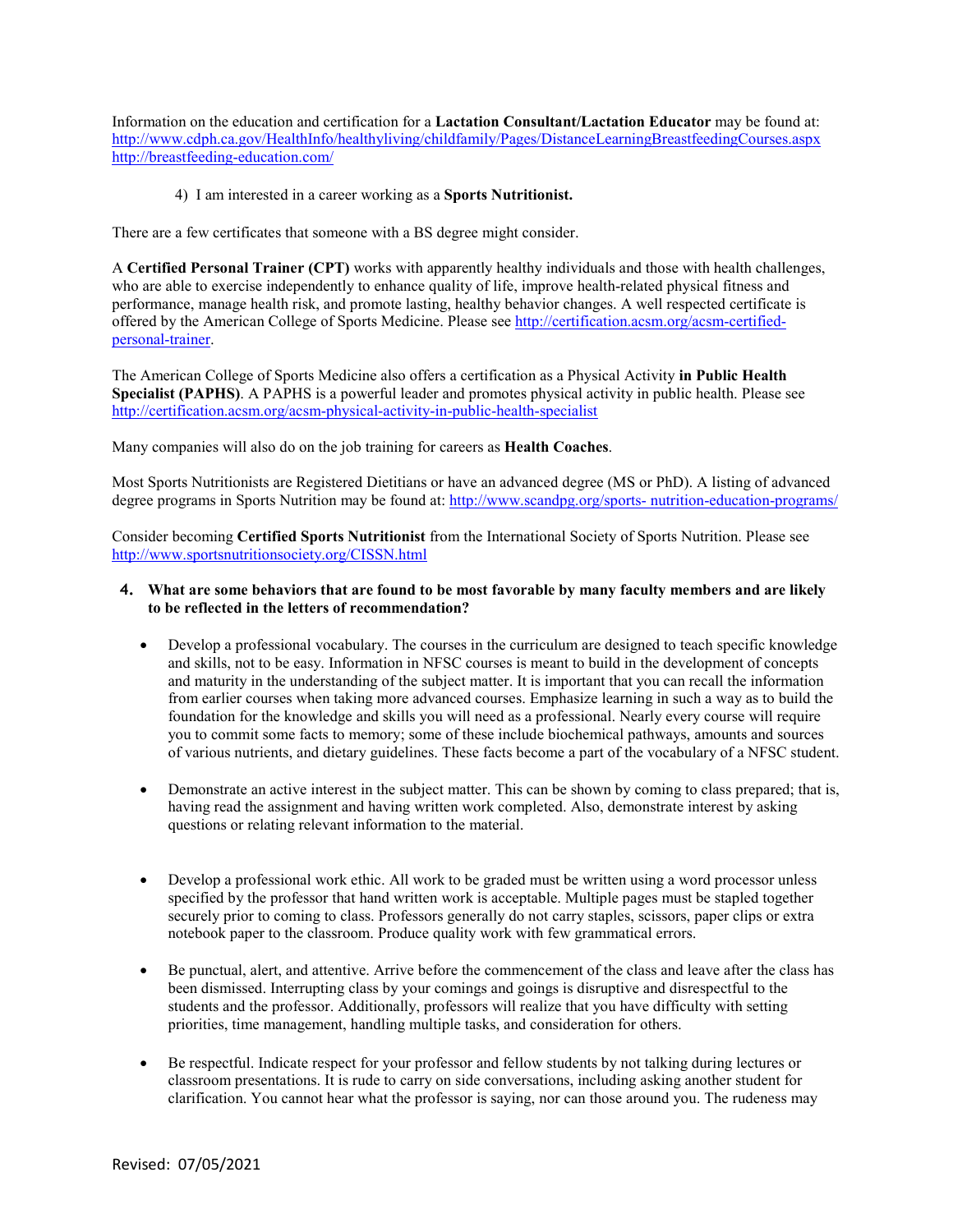well be remembered and may show on your letter of recommendation. Employers and program directors do not want to deal with rude individuals.

- Exhibit courtesy. Always thank professors and fellow students when they have assisted you in a way separate from the usual. Exceptional assistance requires a brief but sincere note. Small acts of courtesy are impressive and are remembered. They denote that you have learned the etiquette of a professional as well as the academic knowledge and skills.
- **STUDY, STUDY, STUDY!!** It is expected that you will devote 2 -3 hours out of class study per unit of class per week. It is important that the study time be distributed throughout the semester and not clustered around test dates. Cramming for an exam may result in short- term, but not long- term learning.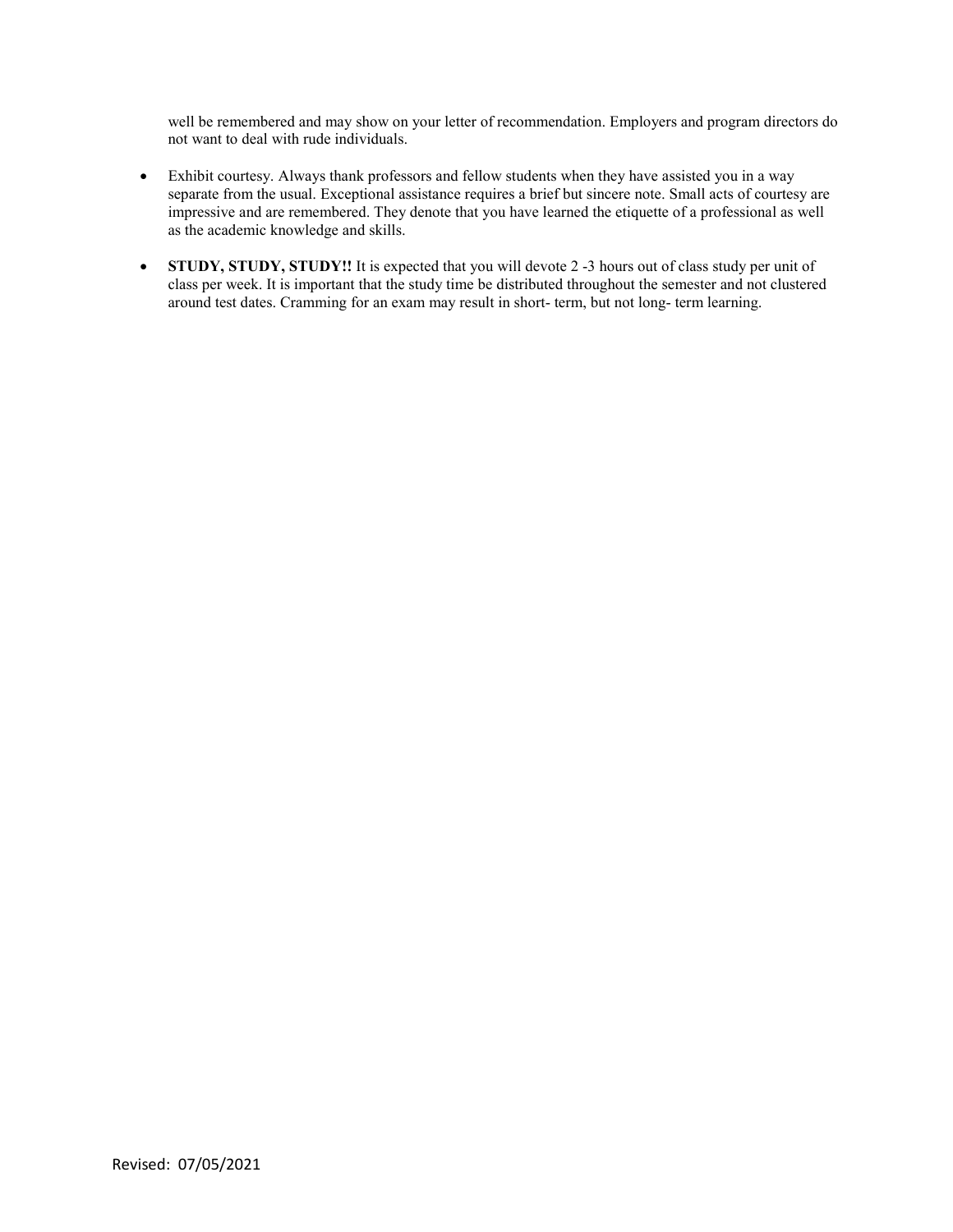# **Appendix A**

**California State University, Chico**

Abbreviated Administrative Organizational Chart for Academic Programs

## **Board of Trustees**

**Chancellor's Office CSU System** Dr. Joseph Castro

> **President CSU, Chico** Dr. Gayle Hutchinson

**Interim Provost and Vice President for Academic Affairs** Dr. Deborah Larson

> **Dean College of Natural Sciences** Dr. David Hassenzahl

 **Associate Dean Director**

 **College of Natural Sciences Center for Healthy Communities** Dr. Randy Miller Ms. Stephanie Bianco

> **Chair Department of Nutrition and Food Science (NFSC)** Dr. Joan Giampaoli

**Undergraduate Program Graduate Program Dietetic Internship Didactic Program in Dietetics** *Directo***r**

**Master of Science** *Coordinator*

*Director*

Dr. Lauren Housley Dr. Keiko Goto Ms. Lauren McNamara